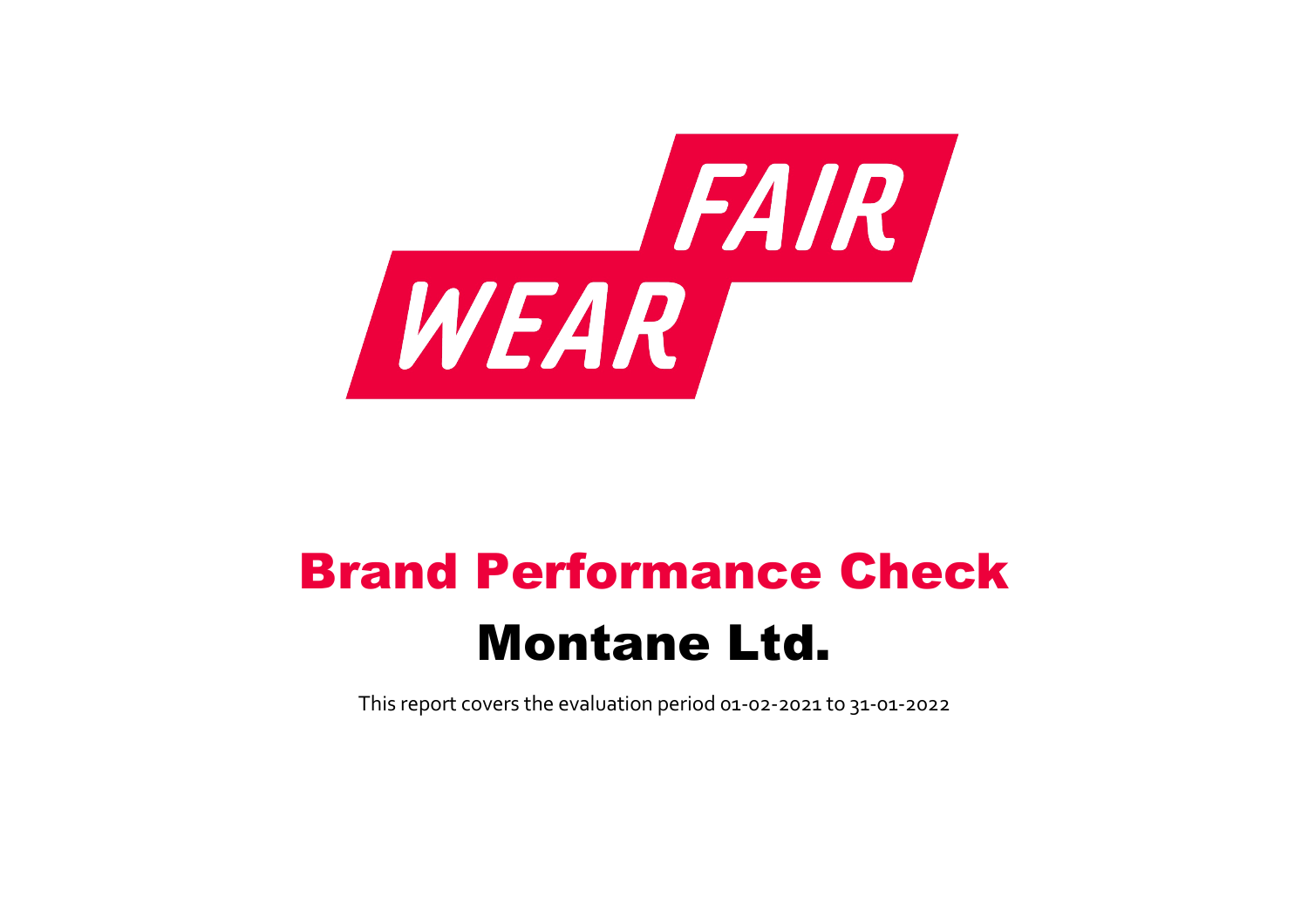## About the Brand Performance Check

Fair Wear Foundation (Fair Wear) believes that improving conditions for apparel product location workers requires change at many levels. Traditional efforts to improve conditions focus primarily on the product location. Fair Wear, however, believes that the management decisions of clothing brands have an enormous influence for good or ill on product location conditions.

Fair Wear's Brand Performance Check is a tool to evaluate and report on the activities of Fair Wear's member companies. The Checks examine how member company management systems support Fair Wear's Code of Labour Practices. They evaluate the parts of member company supply chains where clothing is assembled. This is the most labour intensive part of garment supply chains, and where brands can have the most influence over working conditions.

In most apparel supply chains, clothing brands do not own product locations, and most product locations work for many different brands. This means that in most cases Fair Wear member companies have influence, but not direct control, over working conditions. As a result, the Brand Performance Checks focus primarily on verifying the efforts of member companies. Outcomes at the product location level are assessed via audits and complaint reports, however the complexity of the supply chains means that even the best efforts of Fair Wear member companies cannot guarantee results.

Even if outcomes at the product location level cannot be guaranteed, the importance of good management practices by member companies cannot be understated. Even one concerned customer at a product location can have significant positive impacts on a range of issues like health and safety conditions or freedom of association. And if one customer at a product location can demonstrate that improvements are possible, other customers no longer have an excuse not to act. The development and sharing of these types of best practices has long been a core part of Fair Wear's work.

The Brand Performance Check system is designed to accommodate the range of structures and strengths that different companies have, and reflects the different ways that brands can support better working conditions.

This report is based on interviews with member company employees who play important roles in the management of supply chains, and a variety of documentation sources, financial records, supplier data. The findings from the Brand Performance Check are summarized and published at [www.fairwear.org](http://www.fairwear.org/). The online [Brand Performance Check Guide](https://members.fairwear.org/resources/brand-performance-check-guide/12) provides more information about the indicators.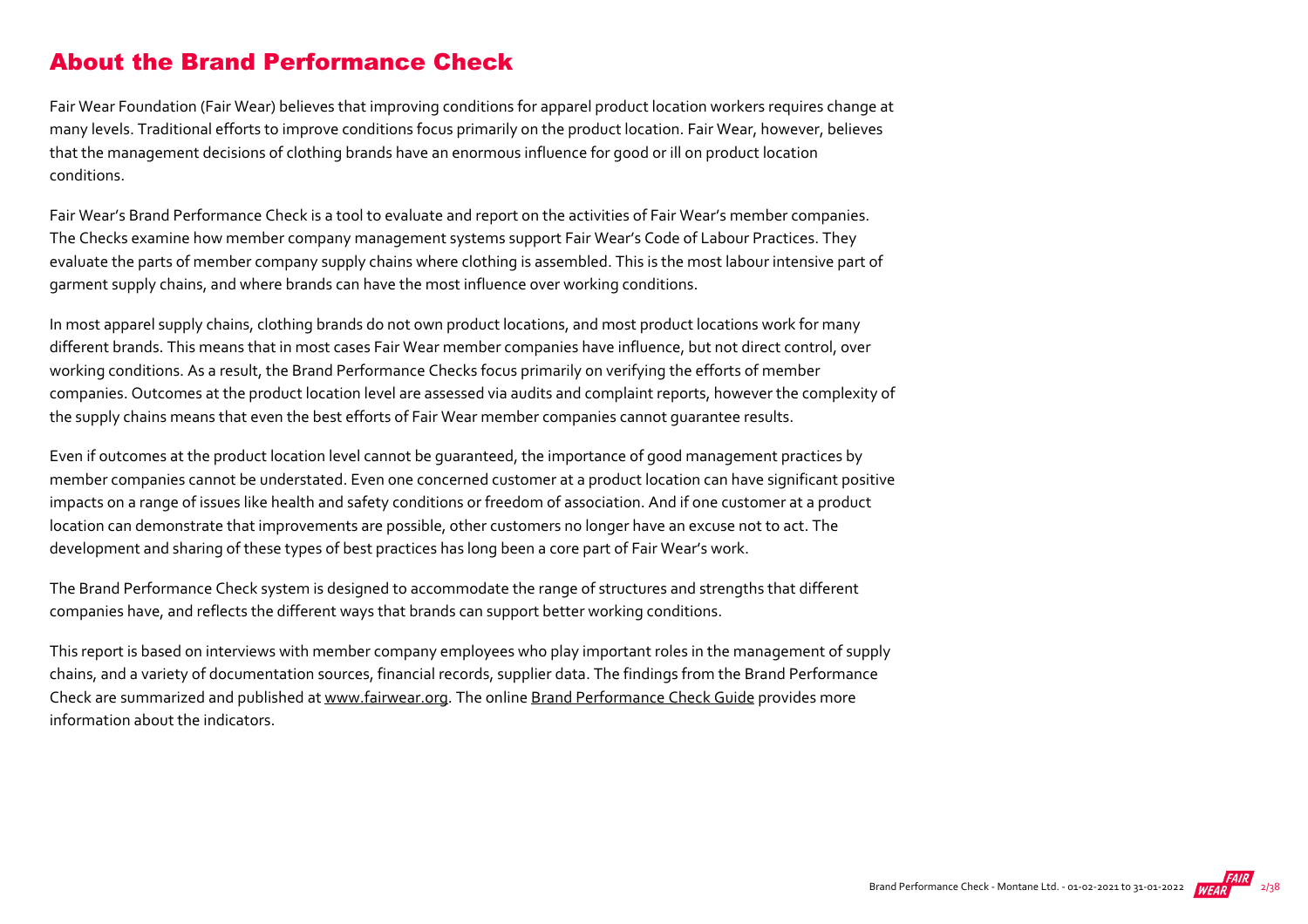#### On COVID‐19

This year's report covers the response of our members and the impact on their supply chain due to the COVID‐19 pandemic which started in 2020. The COVID‐19 pandemic limited the brands' ability to visit and audit factories. To ensure the monitoring of working conditions throughout the pandemic, Fair Wear and its member brands made use of additional monitoring tools, such as complaints reports, surveys, and the consultation of local stakeholders. These sources may not provide as detailed insights as audit reports. To assess outcomes at production location level, we have included all available types of evidence to provide an accurate overview of the brands' management systems and their efforts to improve working conditions. Nevertheless, brands should resume verifying working conditions through audits when the situation allows for.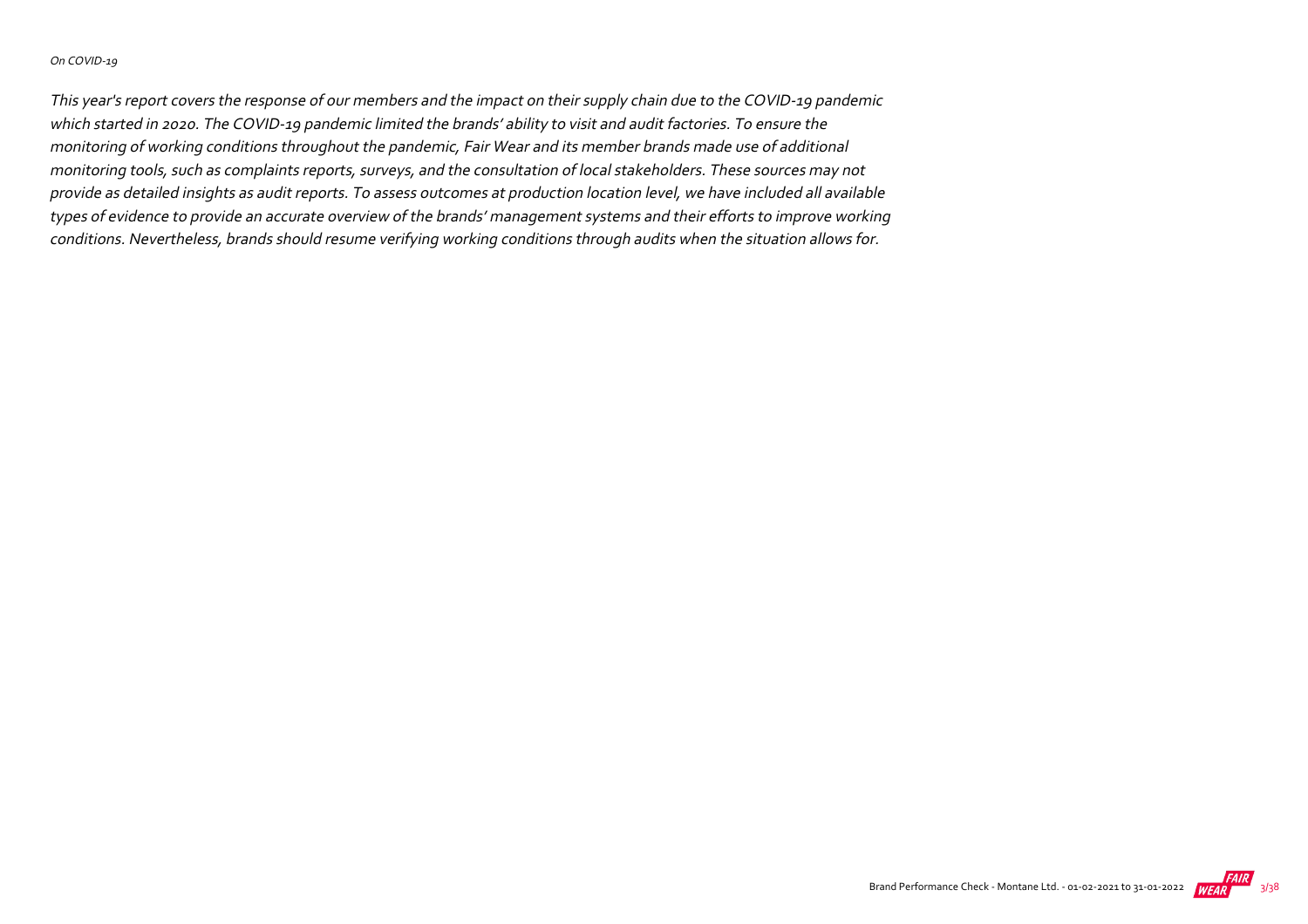## Brand Performance Check Overview

### Montane Ltd.

## Evaluation Period: 01-02-2021 to 31-01-2022

| <b>Member company information</b>                                                         |                                                       |
|-------------------------------------------------------------------------------------------|-------------------------------------------------------|
| Headquarters:                                                                             | Ashington, United Kingdom                             |
| Member since:                                                                             |                                                       |
| Product types:                                                                            | Bags; Accessories; Outdoorwear                        |
| Production in countries where Fair Wear is active:                                        | Bangladesh, Cambodia, China, India, Myanmar, Viet Nam |
| Production in other countries:                                                            |                                                       |
| <b>Basic requirements</b>                                                                 |                                                       |
| Workplan and projected production location data for upcoming year have been<br>submitted? | Yes                                                   |
| Actual production location data for evaluation period was submitted?                      | Yes                                                   |
| <b>Scoring overview</b>                                                                   |                                                       |
| % of own production under monitoring                                                      | 45%                                                   |
| Benchmarking score                                                                        | 49                                                    |
| Category                                                                                  | Good                                                  |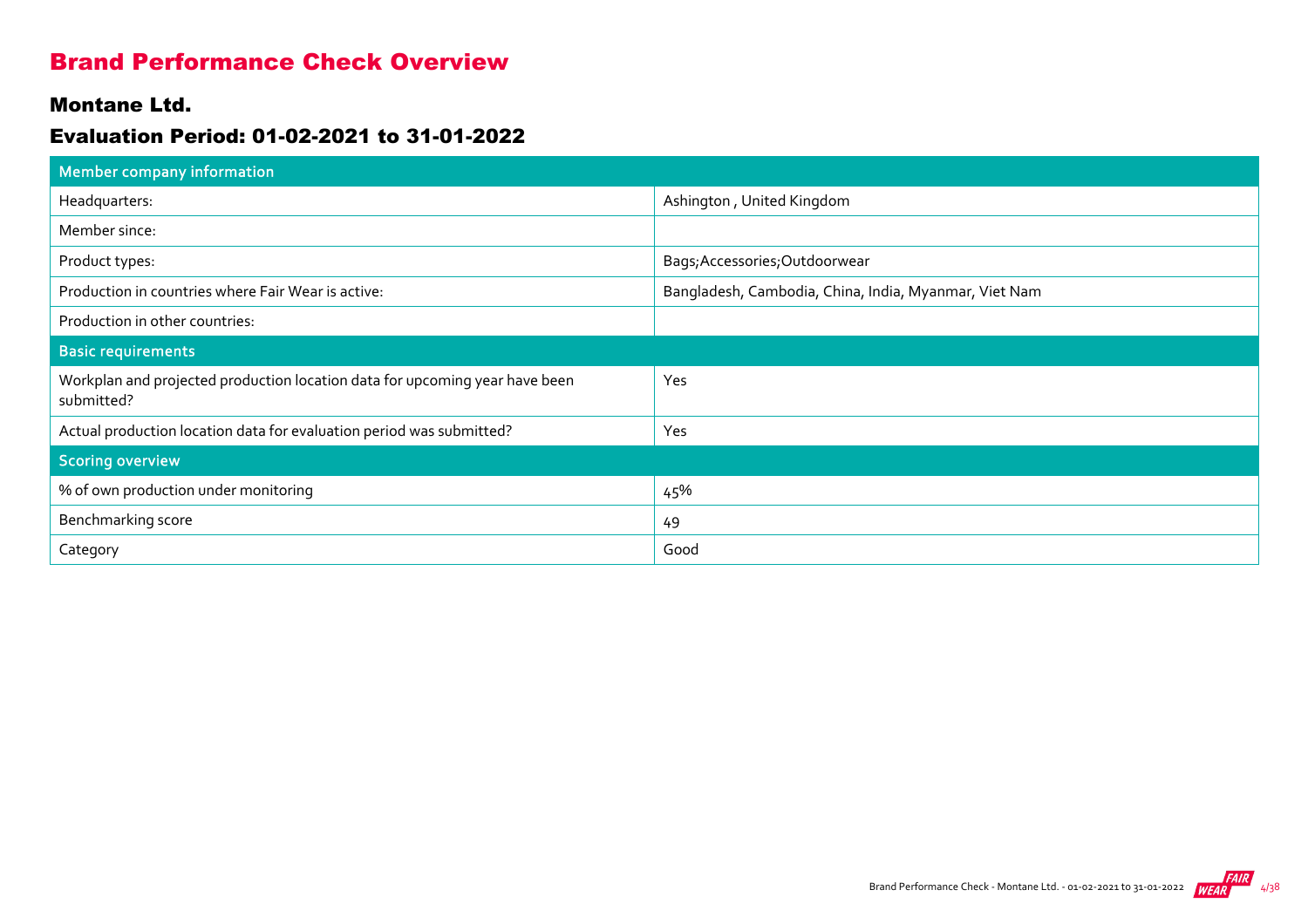## Summary:

Montane has met most of Fair Wear requirements, with a monitoring percentage of 45% and a score of 49 points, the brand is awarded the 'Good' category in its second year of membership. The monitoring threshold does not apply because of the limited possibilities to conduct audits due to the COVID‐19 pandemic.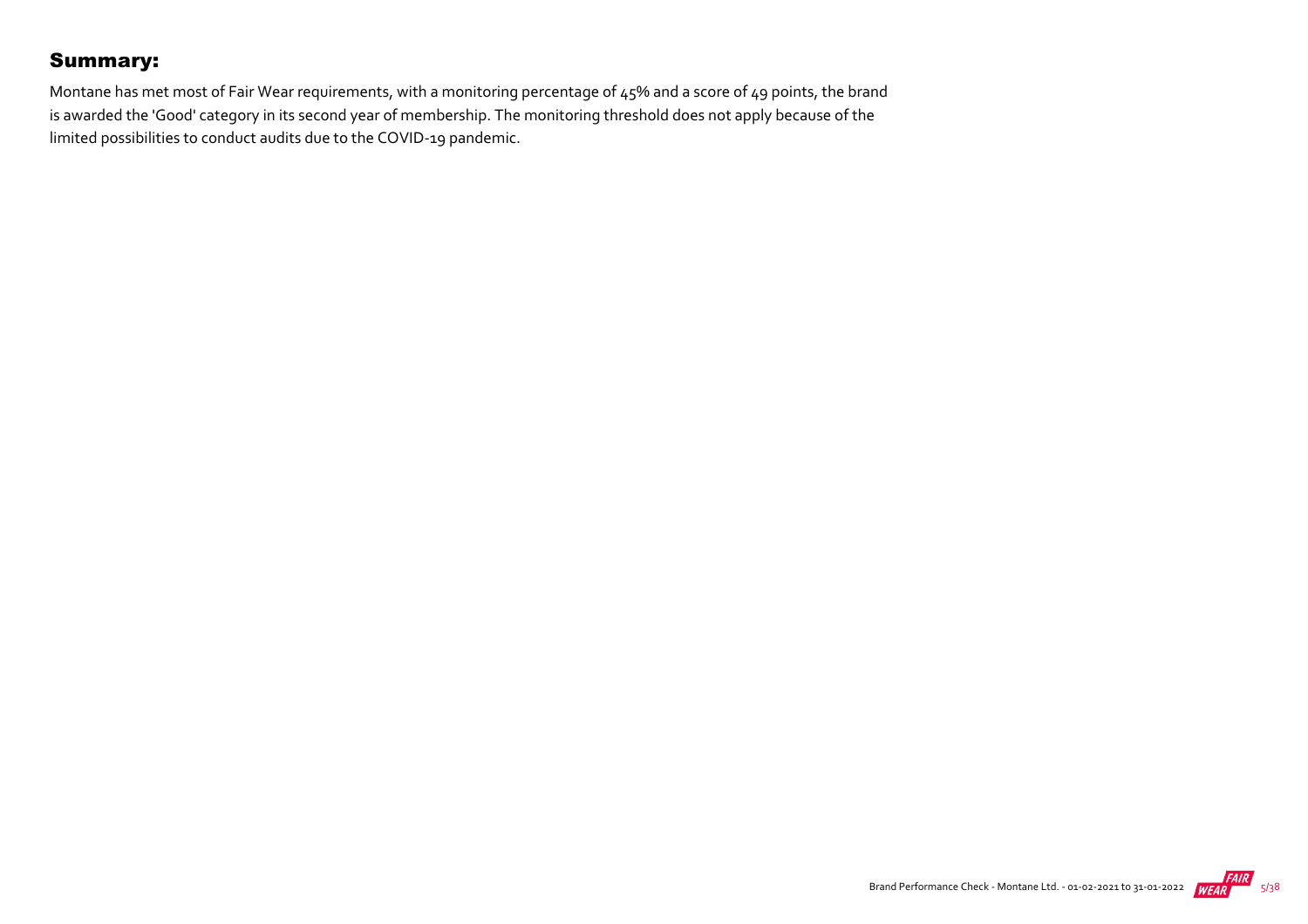## Corona Addendum:

In the second year of Fair Wear membership, Montane was confronted with many supply chain disruptions caused by the pandemic. With more than 50% of its total FOB placed in Vietnam, Montane's production was seriously impacted during the lockdowns in the country between July and October. In addition to that, other suppliers in India, Bangladesh, Cambodia, and Myanmar also had to close their doors or work on reduced capacity temporarily. Material delivery was significantly delayed as well.

Montane responded by being flexible with delivery times and informing its customers that orders would arrive later. In some cases, Montane chose to ship by air. The new critical path that Montane developed makes the brand better equipped to deal with supply chain disruptions, as CMT and fabric suppliers are earlier informed about more accurate forecasts, and all departments within the company are more aware of their deadlines and the consequences of not meeting them.

Montane planned quite some audits and training for its suppliers in 2021. Audit possibilities were very limited in Montane's production countries, and therefore the brand used alternative monitoring tools such as supplier questionnaires. It quickly identified that the number one risk during 2021 was payment below the legal minimum wage. Therefore Montane requested wage information of each supplier during its closure and closely worked together with other outdoor members of Fair Wear sourcing in Vietnam. Montane informed its Vietnamese suppliers about where to find information on government subsidies and was able to collect detailed wage data that Fair Wear has yet to verify.

While Montane still needs to develop a thorough human rights due diligence system, it showed a proactive approach to dealing with potential problems of wage payments. With more audits and training scheduled for the year ahead, the member is encouraged to collaborate with its suppliers on CAP issues. Additionally, Fair Wear recommends Montane to develop a risk analysis for its suppliers and (potential) sourcing countries and create a formal evaluation process.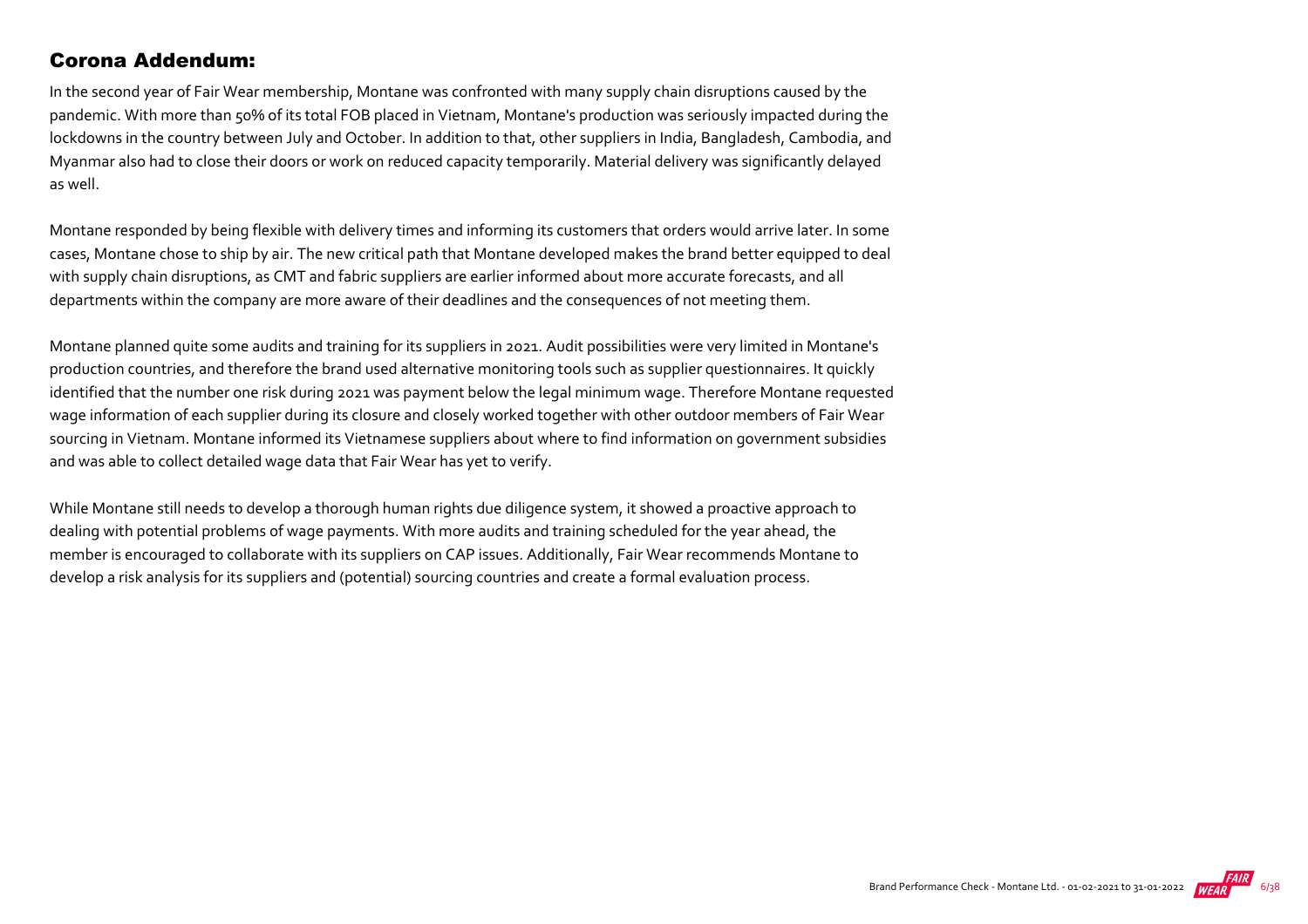## Performance Category Overview

Leader: This category is for member companies who are doing exceptionally well, and are operating at an advanced level. Leaders show best practices in complex areas such as living wages and freedom of association.

Good: It is Fair Wear's belief that member companies who are making a serious effort to implement the Code of Labour Practices—the vast majority of Fair Wear member companies—are 'doing good' and deserve to be recognized as such. They are also doing more than the average clothing company, and have allowed their internal processes to be examined and publicly reported on by an independent NGO. The majority of member companies will receive a 'Good' rating.

Needs Improvement: Member companies are most likely to find themselves in this category when major unexpected problems have arisen, or if they are unable or unwilling to seriously work towards CoLP implementation. Member companies may be in this category for one year only after which they should either move up to Good, or will be moved to suspended.

Suspended: Member companies who either fail to meet one of the Basic Requirements, have had major internal changes which means membership must be put on hold for a maximum of one year, or have been in Needs Improvement for more than one year. Member companies may remain in this category for one year maximum, after which termination proceedings will come into force.

Categories are calculated based on a combination of benchmarking score and the percentage of own production under monitoring. The specific requirements for each category are outlined in the Brand Performance Check Guide.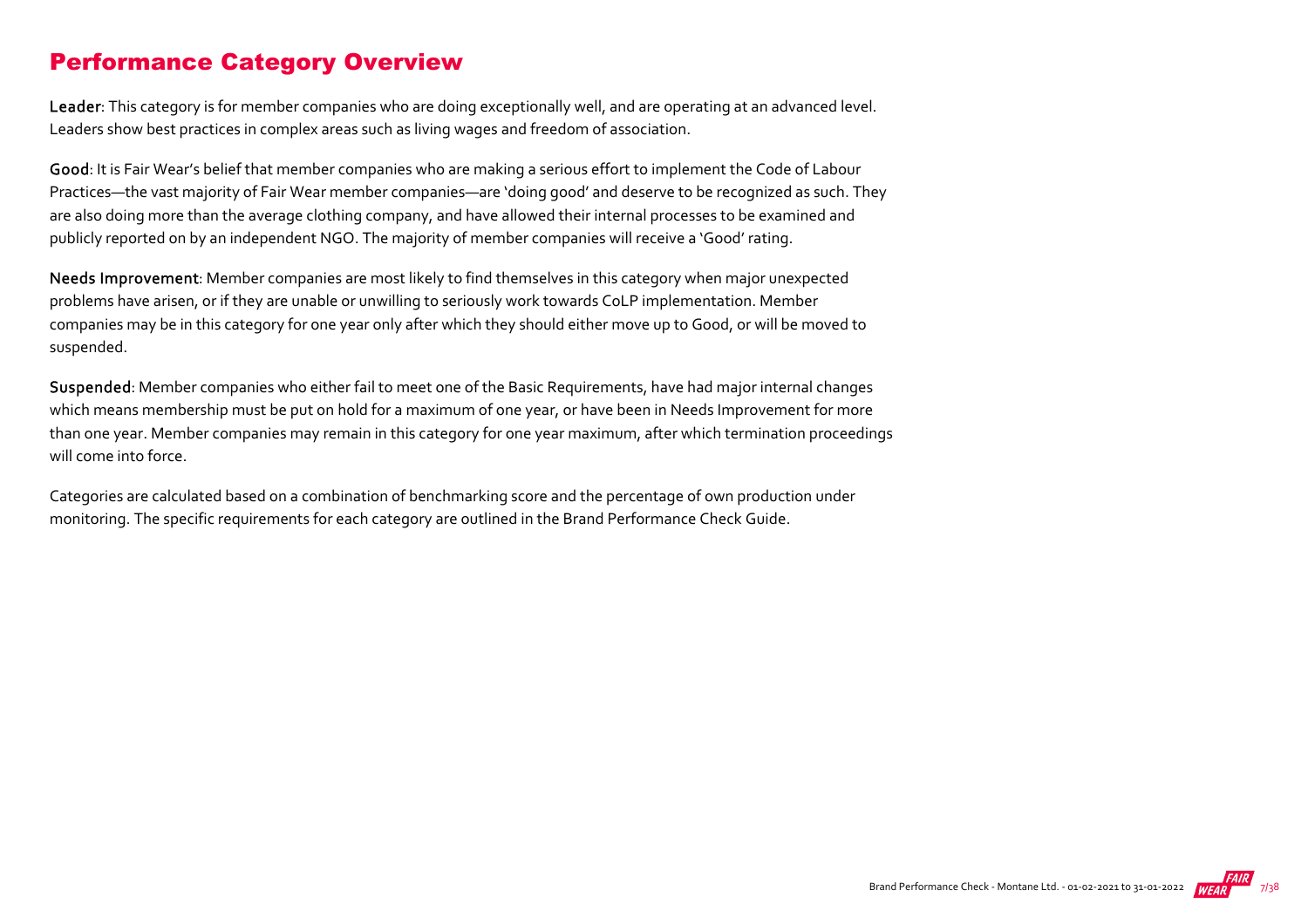## 1. Purchasing Practices

| Performance indicators                                                                                                              | <b>Result</b> | <b>Relevance of Indicator</b>                                                                                                                                                 | <b>Documentation</b>                                   | Score Max | <b>Min</b>   |
|-------------------------------------------------------------------------------------------------------------------------------------|---------------|-------------------------------------------------------------------------------------------------------------------------------------------------------------------------------|--------------------------------------------------------|-----------|--------------|
| 1.1a Percentage of production volume from<br>production locations where member company buys<br>at least 10% of production capacity. | 42%           | Member companies with less than 10% of a<br>production location's production capacity generally<br>have limited influence on production location<br>managers to make changes. | Supplier information<br>provided by member<br>company. |           | $\mathbf{o}$ |

Comment: Montane mainly sources in Cambodia, Vietnam, and Myanmar. In 2021 there were four out of eighteen production locations where the brand buys at least 10% of production capacity, in Vietnam and Myanmar. The brand is growing rapidly and increasing production in the next few years.

Recommendation: While Montane is growing, Fair Wear recommends the member keep its supplier base consolidated. It is advised to describe the process of consolidation in a sourcing strategy that is agreed upon with top management/sourcing staff.

| Performance indicators                                                                                                        | <b>Result</b> | <b>Relevance of Indicator</b>                                                                                                                                                                                                                                                                                                                     | <b>Documentation</b>                                                   | Score Max | <b>Min</b> |
|-------------------------------------------------------------------------------------------------------------------------------|---------------|---------------------------------------------------------------------------------------------------------------------------------------------------------------------------------------------------------------------------------------------------------------------------------------------------------------------------------------------------|------------------------------------------------------------------------|-----------|------------|
| 1.1b Percentage of production volume from<br>production locations where member company buys<br>less than 2% of its total FOB. | 6%            | Fair Wear provides incentives to clothing brands to<br>consolidate their supplier base, especially at the tail<br>end, as much as possible, and rewards those<br>members who have a small tail end. Shortening the<br>tail end reduces social compliance risks and<br>enhances the impact of efficient use of capital and<br>remediation efforts. | <b>Production location</b><br>information as provided<br>to Fair Wear. |           | ο          |

Comment: Montane sources 6 % of its production from eight suppliers in China, Vietnam, and Cambodia where it buys less than 2% of its total FOB. These contain small seasonal orders for accessories its main suppliers do not offer.

Recommendation: Fair Wear recommends the member to limit the number of production locations in its 'tail end'. To achieve this, Montane should determine whether production locations where they buy less than 2% of their FOB are of strategic relevance. Shortening the tail will reduce the social compliance risks the member is exposed to and will allow the member to improve working conditions in a more efficient and effective way. It is advised to describe the process of consolidation in a sourcing strategy that is agreed upon with top management/sourcing staff.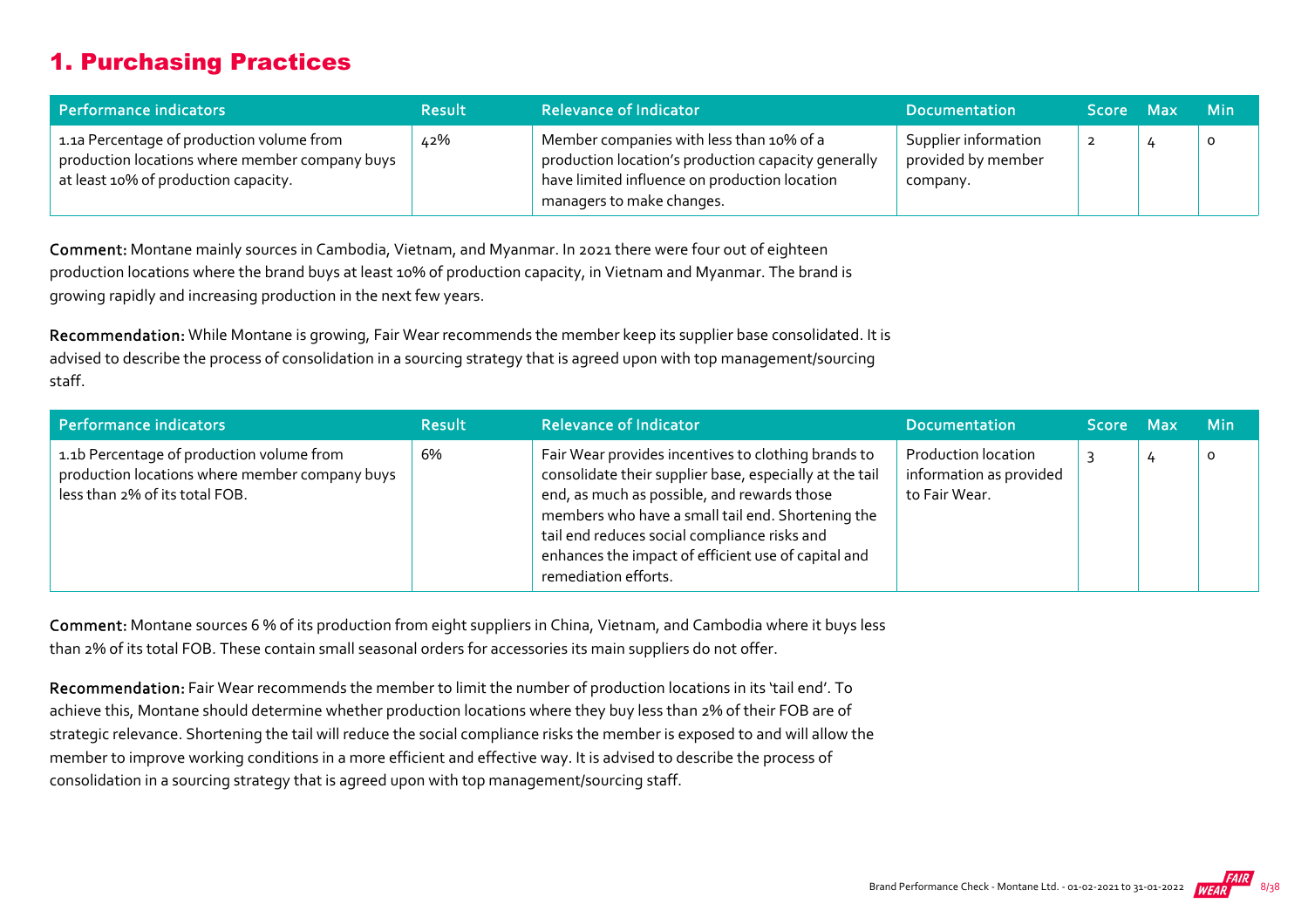| Performance indicators                                                                                                                 | <b>Result</b> | <b>Relevance of Indicator</b>                                                                                                                                                  | <b>Documentation</b>                                   | Score Max | <b>Min</b> |
|----------------------------------------------------------------------------------------------------------------------------------------|---------------|--------------------------------------------------------------------------------------------------------------------------------------------------------------------------------|--------------------------------------------------------|-----------|------------|
| 1.2 Percentage of production volume from<br>production locations where a business relationship<br>has existed for at least five years. | ∡8%           | Stable business relationships support most aspects<br>of the Code of Labour Practices, and give production<br>locations a reason to invest in improving working<br>conditions. | Supplier information<br>provided by member<br>company. | -2        |            |

Comment: 48% of Montane's total order volume is placed at suppliers where there has been a business relationship of at least five years. This is a significant increase from the previous year when that percentage was 15%.

| Performance indicators                                                                                                                                            | <b>Result</b> | <b>Relevance of Indicator</b>                                                                                                                        | <b>Documentation</b>      | Score Max | -Min     |
|-------------------------------------------------------------------------------------------------------------------------------------------------------------------|---------------|------------------------------------------------------------------------------------------------------------------------------------------------------|---------------------------|-----------|----------|
| 1.3 All (new) production locations are required to<br>sign and return the questionnaire with the Code of<br>Labour Practices before first bulk orders are placed. | Yes           | The CoLP is the foundation of all work between<br>production locations and brands, and the first step in<br>developing a commitment to improvements. | Signed CoLPs are on file. |           | $\Omega$ |

Comment: Montane has started with two new suppliers; in Bangladesh and Vietnam. Both have signed and returned the questionnaire.

| Performance indicators                                                                                                | <b>Result</b> | <b>Relevance of Indicator</b>                                                                          | <b>Documentation</b>                                                                                | <b>Score</b> | <b>Max</b> | <b>Min</b> |
|-----------------------------------------------------------------------------------------------------------------------|---------------|--------------------------------------------------------------------------------------------------------|-----------------------------------------------------------------------------------------------------|--------------|------------|------------|
| 1.4 Member company conducts human rights due<br>diligence at all (new) production locations before<br>placing orders. | Intermediate  | Due diligence helps to identify, prevent and mitigate<br>potential human rights problems at suppliers. | Documentation may<br>include pre-audits,<br>existing audits, other<br>types of risk<br>assessments. | $\mathbf{z}$ |            |            |

Comment: New production locations are selected by the Production and Merchandising manager and the Product Development Manager. Montane usually visits the production location and shares its supplier manual and supplier purchasing agreement containing information on Fair Wear membership and requirements. The brand also shares Fair Wear's Supplier Questionnaire and the Social and Ethical policy. Montane works with a pre‐evaluation survey that asks questions about the quality and processes the supplier can deliver. Since 2021 this survey also includes more detailed questions related to FWs CoLP, such as the wage for trainees and excessive overtime. The documents are signed and returned before any orders are placed. The brand has not done a risk analysis yet for its current or potential future production countries.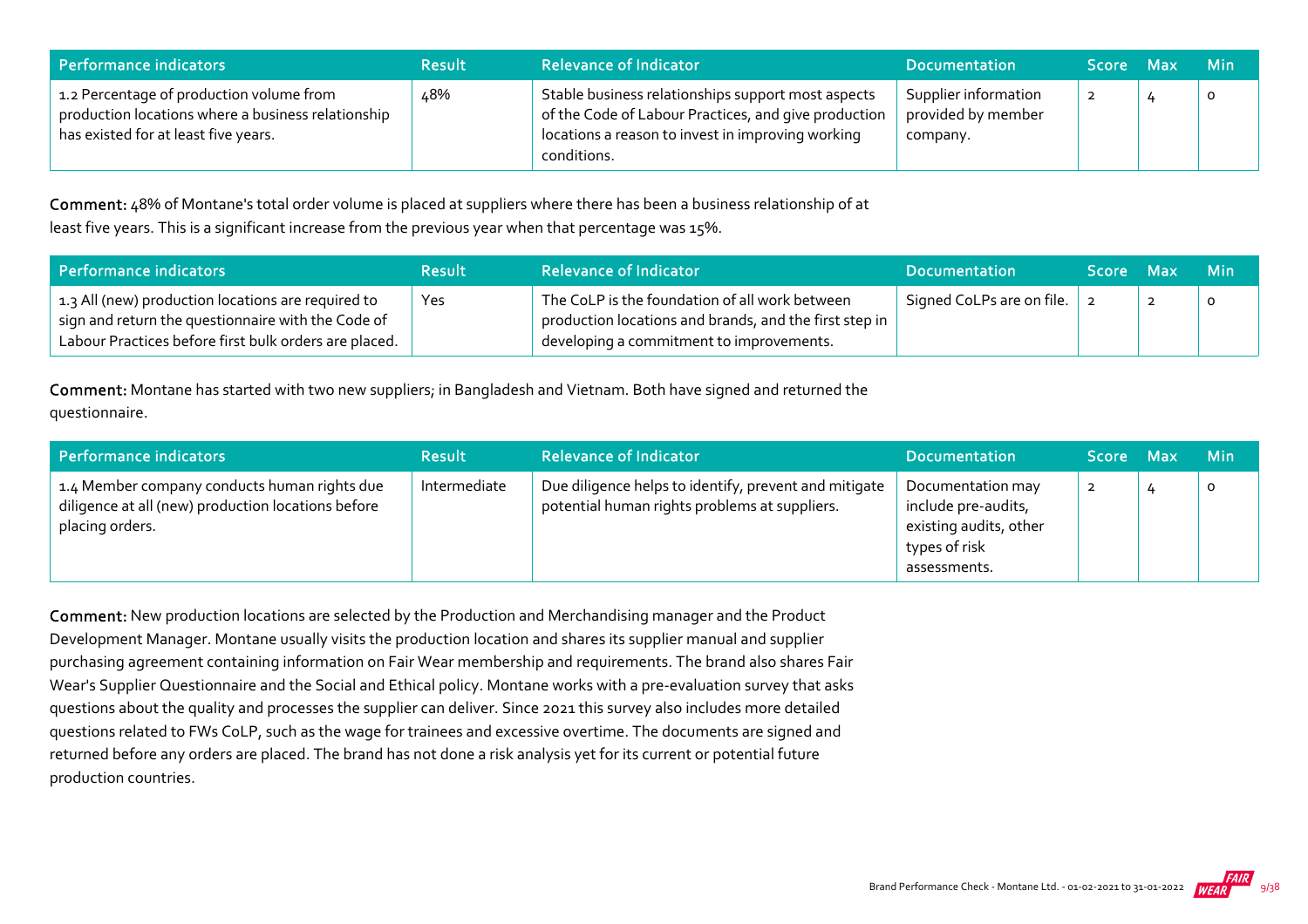In 2021 Montane started sourcing in Bangladesh. The supplier is shared with another Fair Wear member and has had a Fair Wear audit and a recognition letter from the Bangladesh Accord to verify that structural, fire, and electrical safety standards had been independently reviewed and met. As a result of this information and certificates being available, Montane decided to onboard this supplier. Montane moved some unplanned production to a new supplier in Vietnam, as a result of the ongoing coup in Myanmar. This is a production location of the Myanmar supplier and is shared with another Fair Wear member. Montane asked the other member to share the audit report. In both cases, the CSR manager had not been involved, and at the time of the performance check this process has been changed to ensure CSR is included from the start.

As most planned audits needed to be postponed, Montane continued to rely mostly on email communication and sending questionnaires to its suppliers for monitoring purposes.

In 2021 the pandemic was at its worst in Vietnam, which is Montane's most important sourcing country with more than 50% of the member's FOB. From mid‐July onwards, factories in the covid high‐risk provinces were requested by the government to close temporarily. The member has been in close contact with the suppliers and identified the main risk for workers was the payment of wages. Montane requested wage information of each supplier and closely worked together with other outdoor members of Fair Wear. See for more information indicator 1.9. To keep abreast of the impact of the pandemic on all production locations, the member sent a COVID‐19 questionnaire twice. Montane showed it was well aware of the developments in each production country and the potential impact on workers, especially concerning continued payment of wages during factory closures.

Recommendation: Fair Wear recommends Montane to start with a country and supplier risk analysis, include clearly defined preventive actions for identified risks, and connect them to sourcing decisions. This also includes strategies to tackle structural risks such as low wage levels in the country, limited freedom of association, and restricted civil society that are beyond the brand's individual sphere of influence.

Fair Wear advises to use information from Fair Wear country studies and wage ladders and use the Fair Wear Health and Safety guidelines. Montane can use the CSR Risk Check (https://www.mvorisicochecker.nl/en/risk‐check) to further assess the risks in (potential new) sourcing countries. For gender risk assessments, Montane can use the gender toolkit that has fact sheets per country, supplier checklists, and a model policy on Sexual Harassment.

| Performance indicators                                                                                      | <b>Result</b> | <b>Relevance of Indicator</b>                                                                                                          | <b>Documentation</b>                                                                        | Score Max | <b>Min</b> |
|-------------------------------------------------------------------------------------------------------------|---------------|----------------------------------------------------------------------------------------------------------------------------------------|---------------------------------------------------------------------------------------------|-----------|------------|
| 1.5 Production location compliance with Code of<br>Labour Practices is evaluated in a systematic<br>manner. | <b>No</b>     | A systemic approach is required to integrate social<br>compliance into normal business processes, and<br>supports good decisionmaking. | Documentation of<br>systemic approach:<br>rating systems,<br>checklists, databases,<br>etc. |           | $\circ$    |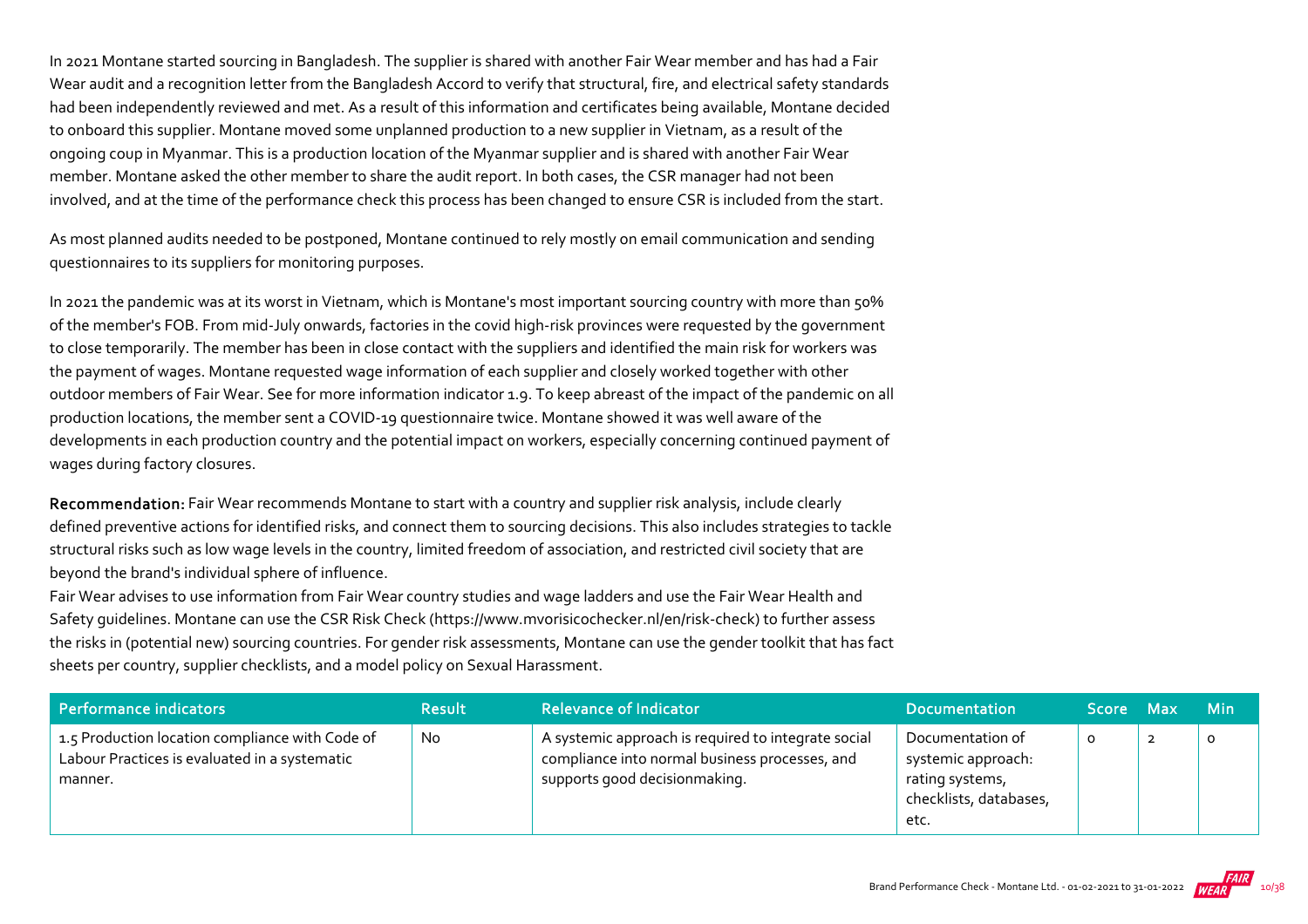Comment: Montane has yet to set up a system to formally track the evaluation of the compliance with the Code of Labour Practices. Informal conversations on reoccurring issues take place, but the performance is not systematically mapped out.

Requirement: A systematic approach is required to integrate social compliance into normal business processes and supports good decision-making. The approach needs to ensure that Montane consistently evaluates the entire supplier base and includes information in decision‐making procedures. Such a system can show whether and what information is missing per supplier and can include outcomes of audits, training, and/or complaints.

Recommendation: As soon as a systematic evaluation process is in place, Montane is encouraged to use a positive evaluation of compliance with labour standards as a criterion for future order placement. Part of the system can be to create incentives for rewarding suppliers for realised improvements in working conditions.

When placing larger volumes through agents, Montane could agree with the agent that redistribution of orders should not lead to exiting a supplier without being informed well beforehand.

| Performance indicators                                                                    | <b>Result</b>                                 | <b>Relevance of Indicator</b>                                                                                                               | <b>Documentation</b>                            | Score Max | <b>Min</b> |
|-------------------------------------------------------------------------------------------|-----------------------------------------------|---------------------------------------------------------------------------------------------------------------------------------------------|-------------------------------------------------|-----------|------------|
| 1.6 The member company's production planning<br>systems support reasonable working hours. | Strong,<br>integrated<br>systems in<br>place. | Member company production planning systems can<br>have a significant impact on the levels of excessive<br>overtime at production locations. | Documentation of<br>robust planning<br>systems. |           |            |

Comment: In 2021 Montane has developed a critical path with a two-year planning window. The biggest advantage is that suppliers are now earlier informed about more accurate forecasts, and production is being spread out over multiple delivery drops. When a significant decrease or increase in orders is foreseen, Montane is able to reach out sooner to the supplier to discuss this. Holidays are included in the assessment of each supplier's production capacity. This visual control board as Montane calls it has made each department more aware of deadlines and the consequences of not meeting them. With help of this new critical path, Montane can inform fabric suppliers sooner about forecasts, in order to ensure sufficient greige fabric is available for salesmen samples and bulk production, and prevent manufacturing delays caused by fabric availability.

One of the largest challenges in 2021 was the unpredictable production capacity. Not only did the Vietnamese suppliers shut down temporarily, but also the factories in India, Bangladesh, Myanmar, and Cambodia had to close their doors or work with reduced capacity for a while. There were significant material delays as well. The member responded by being flexible with delivery times and informing its customers that orders would arrive later. In some cases Montane chose to ship by air.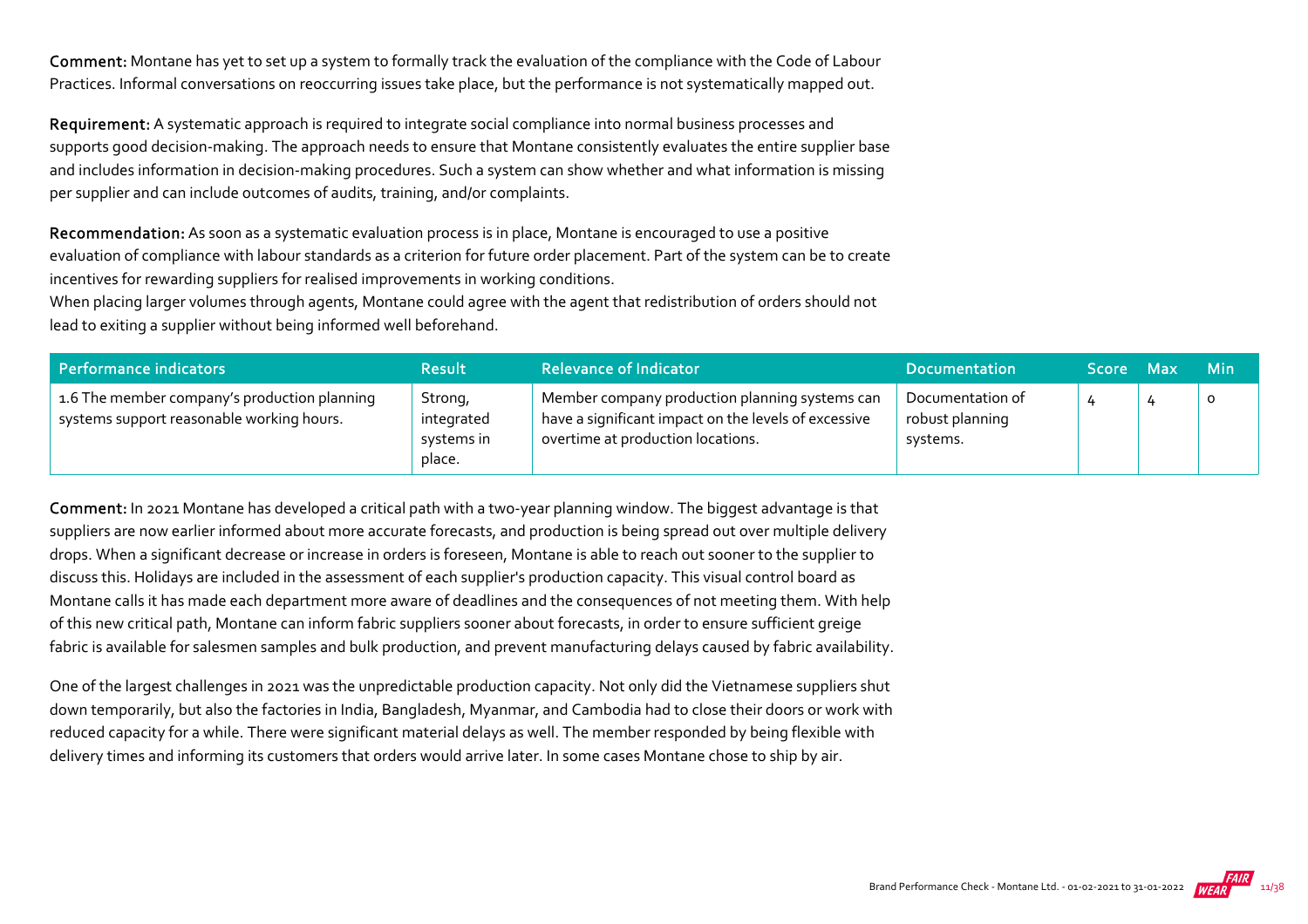Recommendation: Fair Wear recommends Montane to evaluate with all departments and each supplier what went well and what can be further improved upon during the last production cycle. The brand is advised to evaluate the impact of the new critical path with its suppliers by sending them a short questionnaire.

| Performance indicators                                                             | <b>Result</b>           | <b>Relevance of Indicator</b>                                                                                                                                                                               | <b>Documentation</b>                                                                                                                                                                                                     | <b>Score</b> | <b>Max</b> | <b>Min</b> |
|------------------------------------------------------------------------------------|-------------------------|-------------------------------------------------------------------------------------------------------------------------------------------------------------------------------------------------------------|--------------------------------------------------------------------------------------------------------------------------------------------------------------------------------------------------------------------------|--------------|------------|------------|
| 1.7 Degree to which member company mitigates<br>root causes of excessive overtime. | Intermediate<br>efforts | Some production delays are outside of the control of<br>member companies; however there are a number of<br>steps that can be taken to address production delays<br>without resorting to excessive overtime. | Evidence of how<br>member responds to<br>excessive overtime and<br>strategies that help<br>reduce the risk of<br>excessive overtime, such<br>as: root cause analysis,<br>reports, correspondence<br>with factories, etc. |              | b          | O          |

Comment: In 2021 one of Montane's shared Chinese suppliers requested a Fair Wear audit. This audit showed excessive overtime and inconsistent record‐keeping. The supplier itself is in the lead in the follow‐up of the CAP findings and Montane is aware remediation is ongoing.

A 2020 audit at a Vietnamese supplier concluded inconsistent or incomplete time records as well. Montane could show that in the follow‐up of the CAP, time tracking has been improved.

Other audits planned for 2021 were postponed because of the pandemic. As a preventive measure, Montane asked all suppliers that had to go into lockdown or work with reduced capacity how they planned to avoid excessive overtime.

Recommendation: Montane is recommended to ask its Chinese supplier what it considers to be the root causes of excessive overtime and discuss how the member could support reducing excessive overtime. The member could use Fair Wear's Fair Working Hours Guide for this.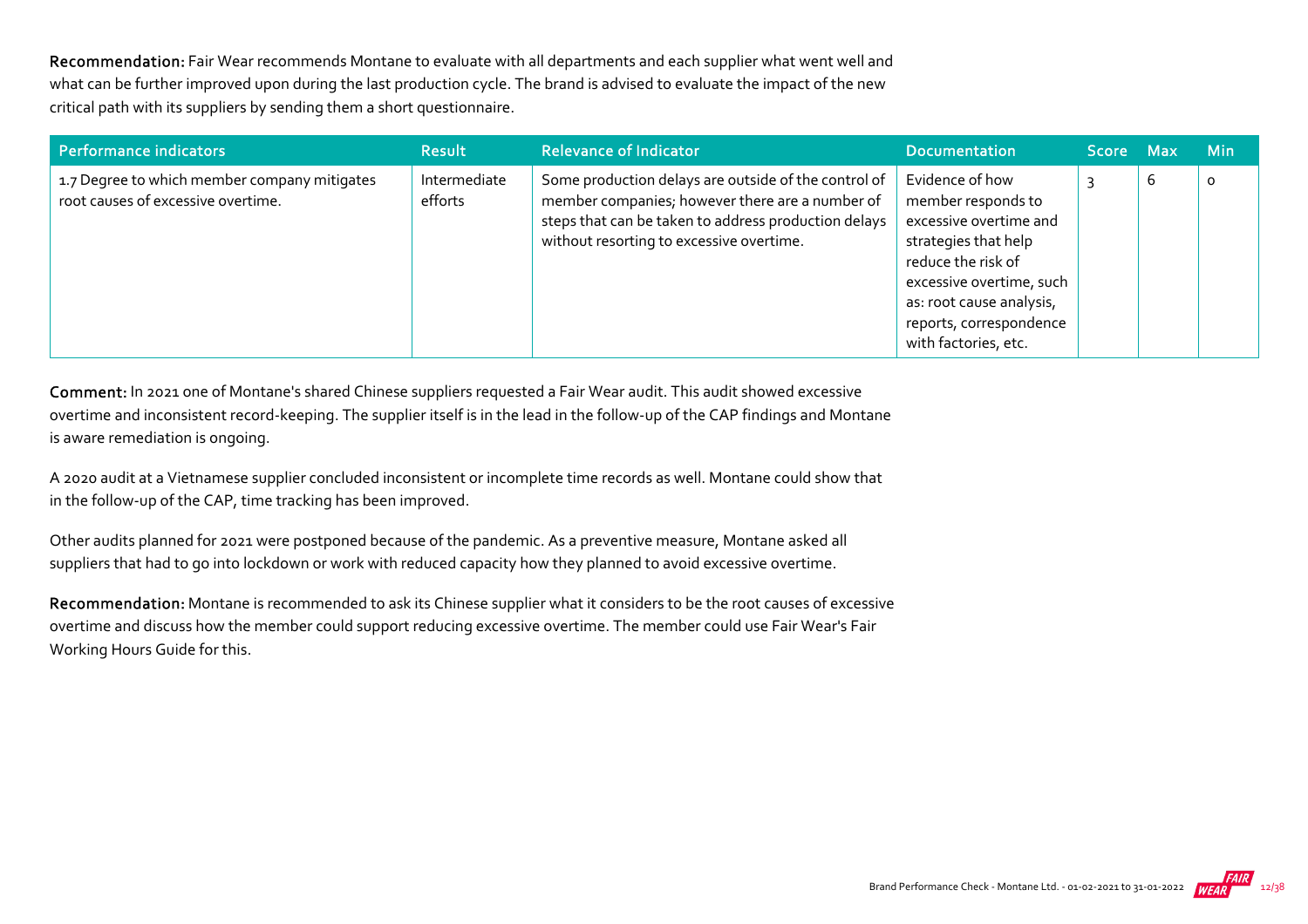| Performance indicators                                                                                               | <b>Result</b> | <b>Relevance of Indicator</b>                                                                                                                                                                                   | <b>Documentation</b>                                                                                                        | Score Max |   | <b>Min</b> |
|----------------------------------------------------------------------------------------------------------------------|---------------|-----------------------------------------------------------------------------------------------------------------------------------------------------------------------------------------------------------------|-----------------------------------------------------------------------------------------------------------------------------|-----------|---|------------|
| 1.8 Member company can demonstrate the link<br>between its buying prices and wage levels in<br>production locations. | Insufficient  | Understanding the labour component of buying<br>prices is an essential first step for member<br>companies towards ensuring the payment of<br>minimum wages - and towards the implementation<br>of living wages. | Interviews with<br>production staff,<br>documents related to<br>member's pricing policy<br>and system, buying<br>contracts. | 0         | 4 |            |

Comment: Montane has not yet initiated work on its pricing policy, which is guided by recommended retail prices (RRPs), determined by the perceived market value. Montane tries to bring the price down by looking into design changes, or else accepts that its price target is not met. The member receives a cost breakdown from suppliers for each style, but only one supplier includes information about labour minutes. The brand is not yet aware of how the minute costs relate to the wages of the workers and has not yet ensured that where it works with subcontractors, payments from suppliers cover the legal minimum wage.

There has not been communication on potential COVID‐19 related labour costs and suppliers have not asked Montane to cover for extra costs. As the material prices are so volatile since the pandemic, Montane closely monitors these.

Requirement: Montane needs to demonstrate an understanding of the link between buying prices and wage levels, to ensure its pricing allows for the payment of the legal minimum wage.

Recommendation: Fair Wear recommends Montane to expand its knowledge of cost breakdowns of all product groups. A next step would be to calculate the labour minute costs of its products to be able to calculate the exact costs of labour and link this to their own buying prices. Fair Wear's labour minute value and product costing calculator also enables suppliers to include any COVID‐19 related costs. Priority would be to make sure this level of transparency can be achieved with their suppliers.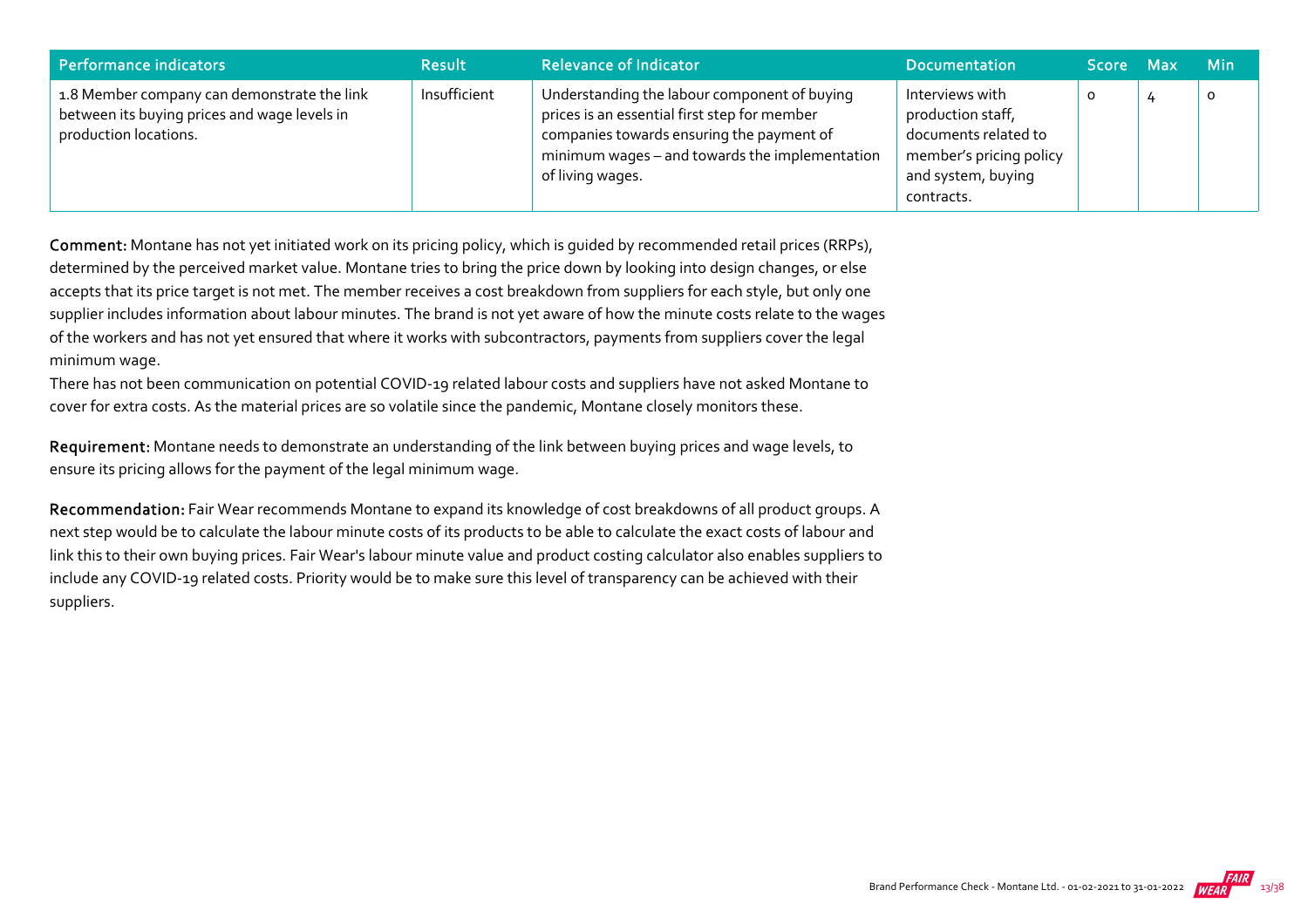| Performance indicators                                                                                                                                                 | <b>Result</b> | <b>Relevance of Indicator</b>                                                                                                                                                                                                                                                       | <b>Documentation</b>                                                                                                                                                                                                      | Score Max |         | <b>Min</b> |
|------------------------------------------------------------------------------------------------------------------------------------------------------------------------|---------------|-------------------------------------------------------------------------------------------------------------------------------------------------------------------------------------------------------------------------------------------------------------------------------------|---------------------------------------------------------------------------------------------------------------------------------------------------------------------------------------------------------------------------|-----------|---------|------------|
| 1.9 Member company actively responds if<br>production locations fail to pay legal minimum<br>wages and/or fail to provide wage data to verify<br>minimum wage is paid. | Yes           | If a supplier fails to pay minimum wage or minimum<br>wage payments cannot be verified, Fair Wear<br>member companies are expected to hold<br>management of the supplier accountable for<br>respecting local labour law. Payment below<br>minimum wage must be remediated urgently. | Complaint reports,<br>CAPs, additional emails,<br>Fair Wear Audit Reports<br>or additional monitoring<br>visits by a Fair Wear<br>auditor, or other<br>documents that show<br>minimum wage issue is<br>reported/resolved. | 0         | $\circ$ | $-2$       |

Comment: As soon as Montane noted the pandemic began to worsen again in its production countries, the member made an overview of lockdowns and other factors affecting its suppliers. During the lockdown in Vietnam, Montane identified a high risk for payment below the legal minimum wage. Government regulations required factories to continue the payment of wages for the first two weeks of closure in July. After mid‐July, it was up to an agreement reached between management and worker representatives, and suppliers could request government subsidies for their workers. Montane immediately reached out to its suppliers and informed them about where to find information on government subsidies. To request detailed information about wage payments, Montane used a thorough questionnaire and collaborated with other Fair Wear members. Montane received many wage documents which Fair Wear has yet to verify.

There were also shorter lockdowns in Cambodia, India, Myanmar and Bangladesh. Montane contacted all its production locations that were affected and inquired about the wage situation. Suppliers responded that either wages and bonuses were paid as per usual, or half of the wages were paid with the other half coming from governmental funding.

In May 2020, one supplier in Myanmar reached out to Montane asking for an additional payment proportioned to its leverage as the supplier was struggling financially during factory closures. The supplier brought this to the brand's attention as it was unable to pay its workers a legal minimum wage. The decision from Montane's management on this was that it did not consider this was the brand's responsibility and decided to not respond and resolve the issue. There was no follow‐up done to look at the impact this decision had on workers. In 2021 the staff responsible for this decision left Montane, and a military coup drastically changed the course of the country. This led the brand to focus on how the coup impacted the workers, and the financial request of the supplier was not followed up. However, since the brand has shown to act quickly and thoroughly on risks of below legal minimum wage payment throughout 2021, a 'yes' score is awarded for this indicator.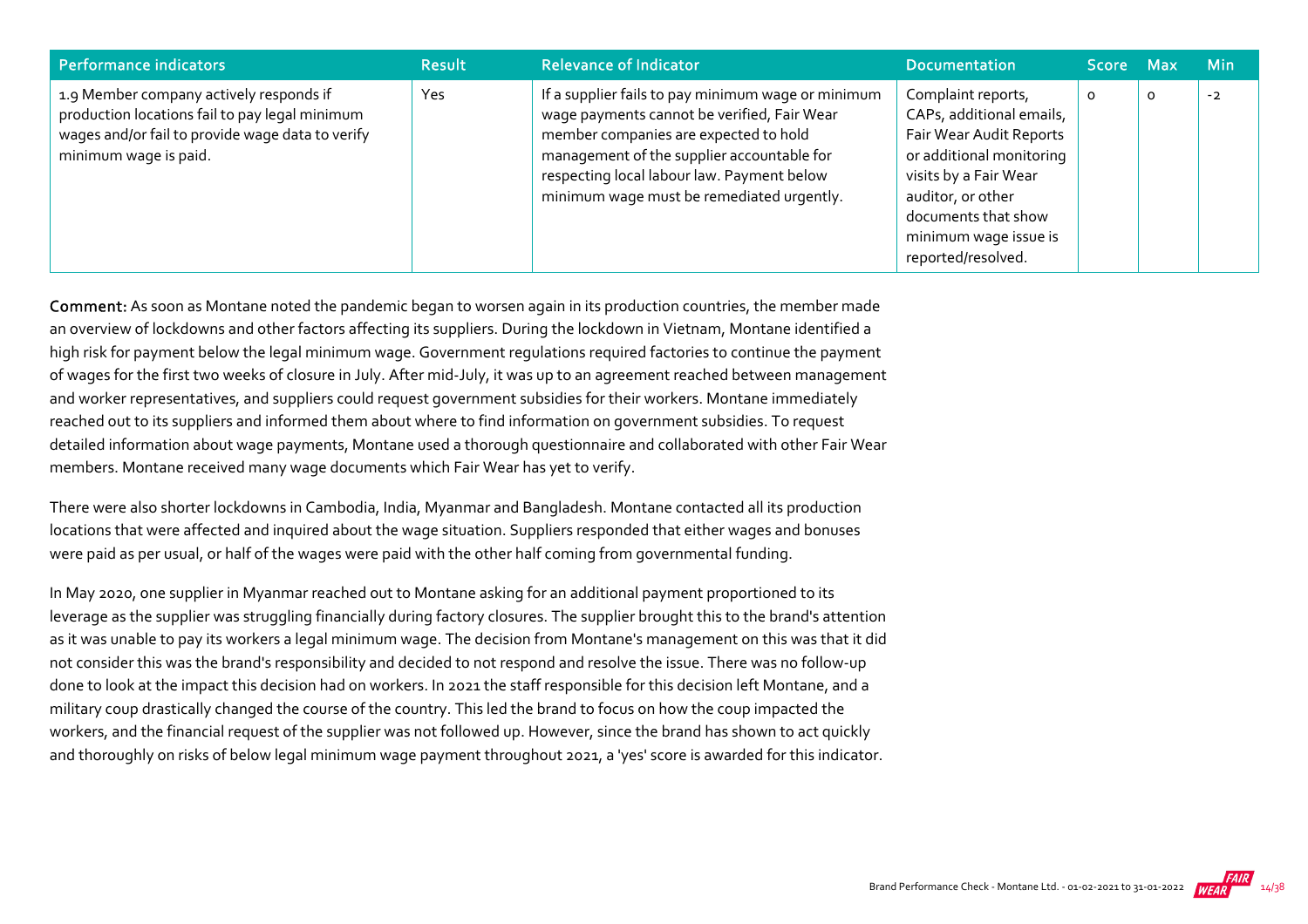| Performance indicators                                            | <b>Result</b> | <b>Relevance of Indicator</b>                                                                                                                                                                                                                 | <b>Documentation</b>                                                                                                    | Score Max |   | - Min |
|-------------------------------------------------------------------|---------------|-----------------------------------------------------------------------------------------------------------------------------------------------------------------------------------------------------------------------------------------------|-------------------------------------------------------------------------------------------------------------------------|-----------|---|-------|
| 1.10 Evidence of late payments to suppliers by<br>member company. | No            | Late payments to suppliers can have a negative<br>impact on production locations and their ability to<br>pay workers on time. Most garment workers have<br>minimal savings, and even a brief delay in payments<br>can cause serious problems. | Based on a complaint or<br>audit report; review of<br>production location and<br>member company<br>financial documents. |           | O | -1    |

Comment: There is no evidence of late payments. Montane pays the invoices of its suppliers each fortnight. According to the payment terms, the payments are due 30 days after the shipment of the goods. Invoices are at times received later than this date. At times, this causes some orders to be paid a few days later. Montane chases statements from its suppliers on a monthly basis and checks in with its suppliers whether a balance is due and informs them of the payment date.

| Performance indicators                                                                                                                             | <b>Result</b> | <b>Relevance of Indicator</b>                                                                                                                                                               | <b>Documentation</b>                                                                                                                                                       | Score Max |   | <b>Min</b> |
|----------------------------------------------------------------------------------------------------------------------------------------------------|---------------|---------------------------------------------------------------------------------------------------------------------------------------------------------------------------------------------|----------------------------------------------------------------------------------------------------------------------------------------------------------------------------|-----------|---|------------|
| 1.11 Degree to which member company assesses<br>and responds to root causes for wages that are<br>lower than living wages in production locations. | Insufficient  | Assessing the root causes for wages lower than living<br>wages will determine what strategies/interventions<br>are needed for increasing wages, which will result in<br>a systemic approach | Evidence of how<br>payment below living<br>wage was addressed,<br>such as: Internal policy<br>and strategy<br>documents, reports,<br>correspondence with<br>factories, etc | o         | ь | $\circ$    |

Comment: Montane has not initiated work on living wages yet, though its staff has informed itself about the tools that Fair Wear has such as the Fair Price app.

Requirement: Montane must assess the root causes of wages that are lower than living wages, taking into account its leverage and the effect of its own pricing policy. Montane Ltd. is expected to take an active role in discussing living wages with its suppliers. The Fair Wear wage ladder can be used as a tool to implement living wages, to document, monitor, negotiate and evaluate the improvements at its suppliers.

Recommendation: Fair Wear encourages Montane to discuss with suppliers about different strategies to work towards higher wages. It is advised to start with suppliers where the member is responsible for a large percentage of production and long‐term business relationship.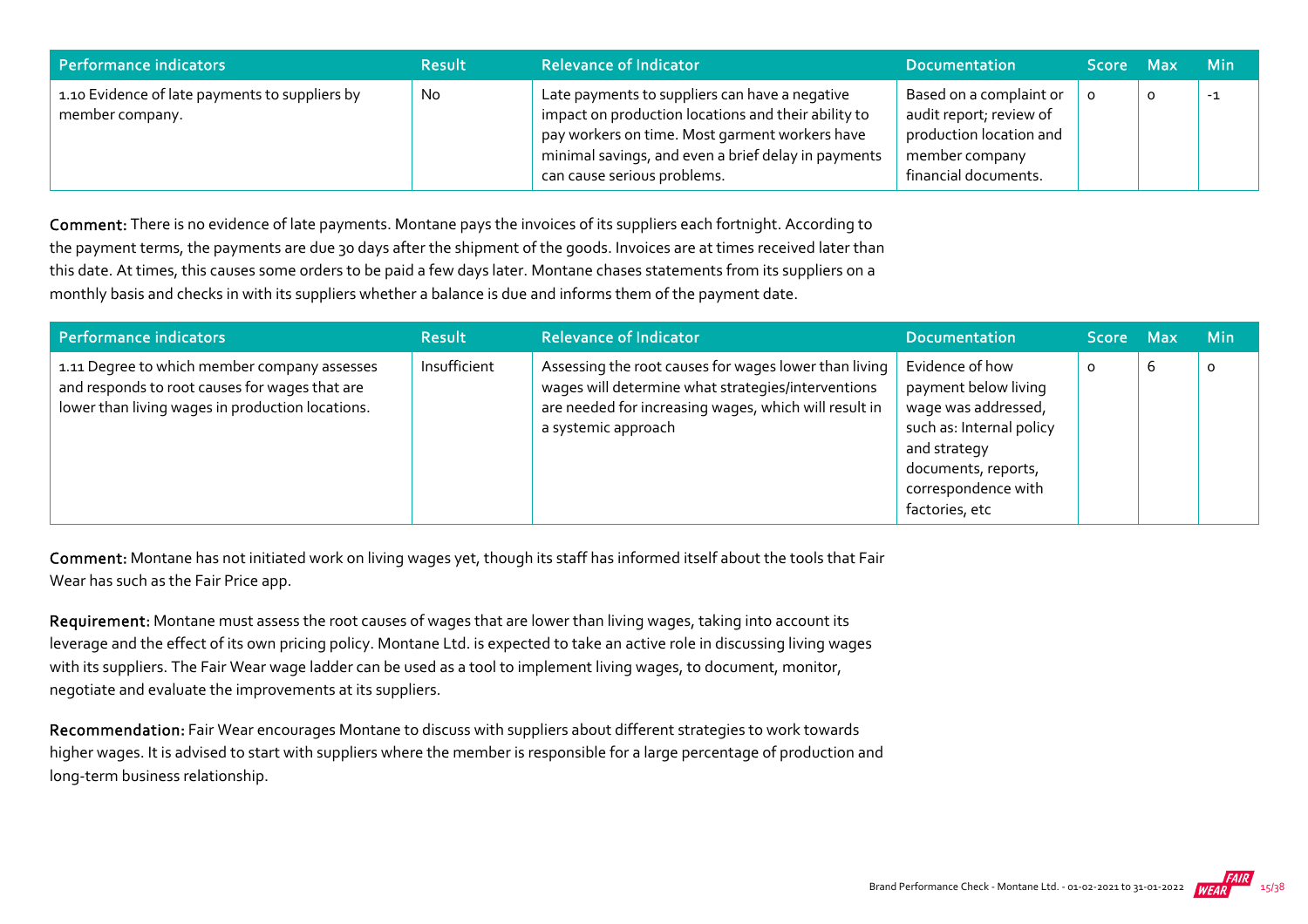| Performance indicators                                                                                   | <b>Result</b> | <b>Relevance of Indicator</b>                                                                                                                                                                                                                                        | <b>Documentation</b>                                   | Score Max | <b>Min</b> |
|----------------------------------------------------------------------------------------------------------|---------------|----------------------------------------------------------------------------------------------------------------------------------------------------------------------------------------------------------------------------------------------------------------------|--------------------------------------------------------|-----------|------------|
| 1.12 Percentage of production volume from<br>factories owned by the member company (bonus<br>indicator). | None          | Owning a supplier increases the accountability and<br>reduces the risk of unexpected CoLP violations.<br>Given these advantages, this is a bonus indicator.<br>Extra points are possible, but the indicator will not<br>negatively affect an member company's score. | Supplier information<br>provided by member<br>company. | N/A       |            |

| <b>Performance indicators</b>                                  | <b>Result</b> | <b>Relevance of Indicator</b>                                                                                                                                                                | <b>Documentation</b>                                                                                                                                                        | Score Maxi |   | <b>Min</b> |
|----------------------------------------------------------------|---------------|----------------------------------------------------------------------------------------------------------------------------------------------------------------------------------------------|-----------------------------------------------------------------------------------------------------------------------------------------------------------------------------|------------|---|------------|
| 1.13 Member company determines and finances<br>wage increases. | None          | Assessing the root causes for wages lower than living<br>wages will determine what strategies/interventions<br>are needed for increasing wages, which will result in<br>a systemic approach. | Evidence of how<br>payment below living<br>wage was addressed,<br>such as: internal policy<br>and strategy<br>documents, reports,<br>correspondence with<br>factories, etc. | 0          | 6 | $\Omega$   |

Comment: Montane has not yet determined and financed wage increases.

Recommendation: Montane should analyse what is needed to increase wages and develop a strategy to finance the costs

of wage increases.

| Performance indicators                                                                              | <b>Result</b> | <b>Relevance of Indicator</b>                                                                                        | <b>Documentation</b>                                                                                                                                                             | Score Max |   | <b>Min</b> |
|-----------------------------------------------------------------------------------------------------|---------------|----------------------------------------------------------------------------------------------------------------------|----------------------------------------------------------------------------------------------------------------------------------------------------------------------------------|-----------|---|------------|
| 1.14 Percentage of production volume where the<br>member company pays its share of the target wage. | о%            | Fair Wear member companies are challenged to<br>adopt approaches that absorb the extra costs of<br>increasing wages. | Member company's own<br>documentation,<br>evidence of target wage<br>implementation, such as<br>wage reports, factory<br>documentation,<br>communication with<br>factories, etc. | $\circ$   | 6 | $\Omega$   |

Comment: Montane has not yet started paying its share of the target wage for its production locations. When Montane has mapped out the wage levels in detail it will work towards a target wage for its production locations.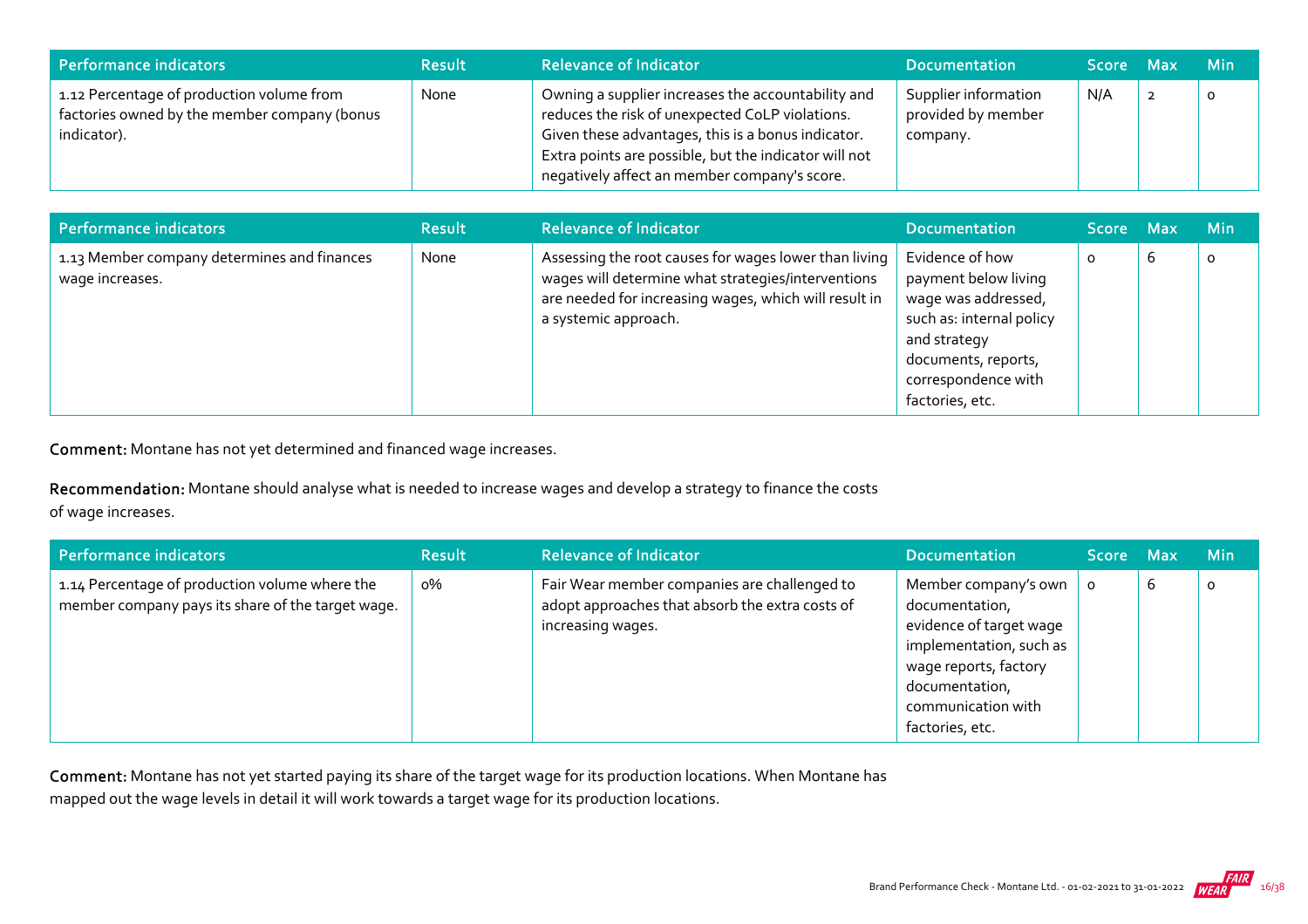# Purchasing Practices

Possible Points: 52

Earned Points: 18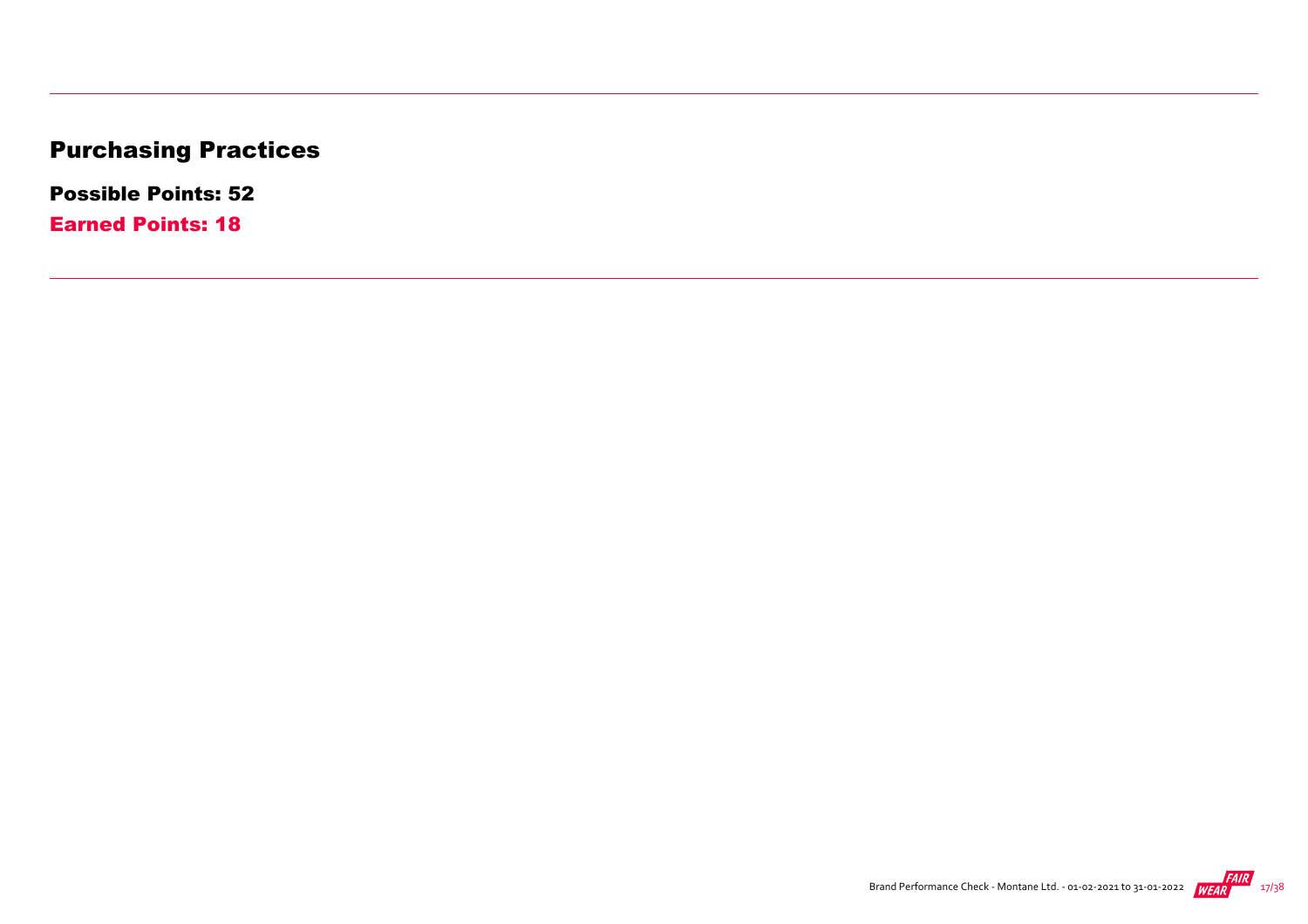## 2. Monitoring and Remediation

| <b>Basic measurements</b>                                                                     | <b>Result</b>                                                                          | <b>Comments</b>                                                                                                                                                  |
|-----------------------------------------------------------------------------------------------|----------------------------------------------------------------------------------------|------------------------------------------------------------------------------------------------------------------------------------------------------------------|
| % of production volume where an audit took place.                                             | 45%                                                                                    |                                                                                                                                                                  |
| % of production volume where monitoring requirements for low-risk countries are<br>fulfilled. | о%                                                                                     | To be counted towards the monitoring threshold, FWF<br>low-risk policy should be implemented. See indicator 2.9.<br>(N/A = no production in low risk countries.) |
| Member meets monitoring requirements for tail-end production locations.                       | First or second year<br>member and tail-end<br>monitoring requirements<br>do not apply | 1st or 2nd year member and tail-end monitoring<br>requirements do not apply.                                                                                     |
| Requirement(s) for next performance check                                                     |                                                                                        |                                                                                                                                                                  |
| Total monitoring threshold:                                                                   | 45%                                                                                    | Measured as percentage of production volume<br>(Minimums: 1 year: 40%; 2 years 60%; 3 years+: 80-100%)                                                           |

| Performance indicators                                                                               | <b>Result</b> | <b>Relevance of Indicator</b>                                                                                    | <b>Documentation</b>                                                              | Score Max |                | <b>Min</b> |
|------------------------------------------------------------------------------------------------------|---------------|------------------------------------------------------------------------------------------------------------------|-----------------------------------------------------------------------------------|-----------|----------------|------------|
| 2.1 Specific staff person is designated to follow up<br>on problems identified by monitoring system. | Yes           | Followup is a serious part of Fair Wear membership,<br>and cannot be successfully managed on an ad-hoc<br>basis. | Manuals, emails, etc.,<br>demonstrating who the<br>designated staff person<br>גו. |           | $\overline{2}$ | $-2$       |

Comment: The CSR manager is responsible for following up on problems identified by the monitoring system.

| Performance indicators                                     | <b>Result</b>                                                          | <b>Relevance of Indicator</b>                                                                                                                                                                | <b>Documentation</b>                 | Score Max | <b>Min</b> |
|------------------------------------------------------------|------------------------------------------------------------------------|----------------------------------------------------------------------------------------------------------------------------------------------------------------------------------------------|--------------------------------------|-----------|------------|
| 2.2 Quality of own auditing system meets FWF<br>standards. | Member makes<br>use of FWF<br>audits and/or<br>external audits<br>only | $\parallel$ In case Fair Wear teams cannot be used, the<br>member companies' own auditing system must<br>ensure sufficient quality in order for Fair Wear to<br>approve the auditing system. | Information on audit<br>methodology. | N/A       | $-1$       |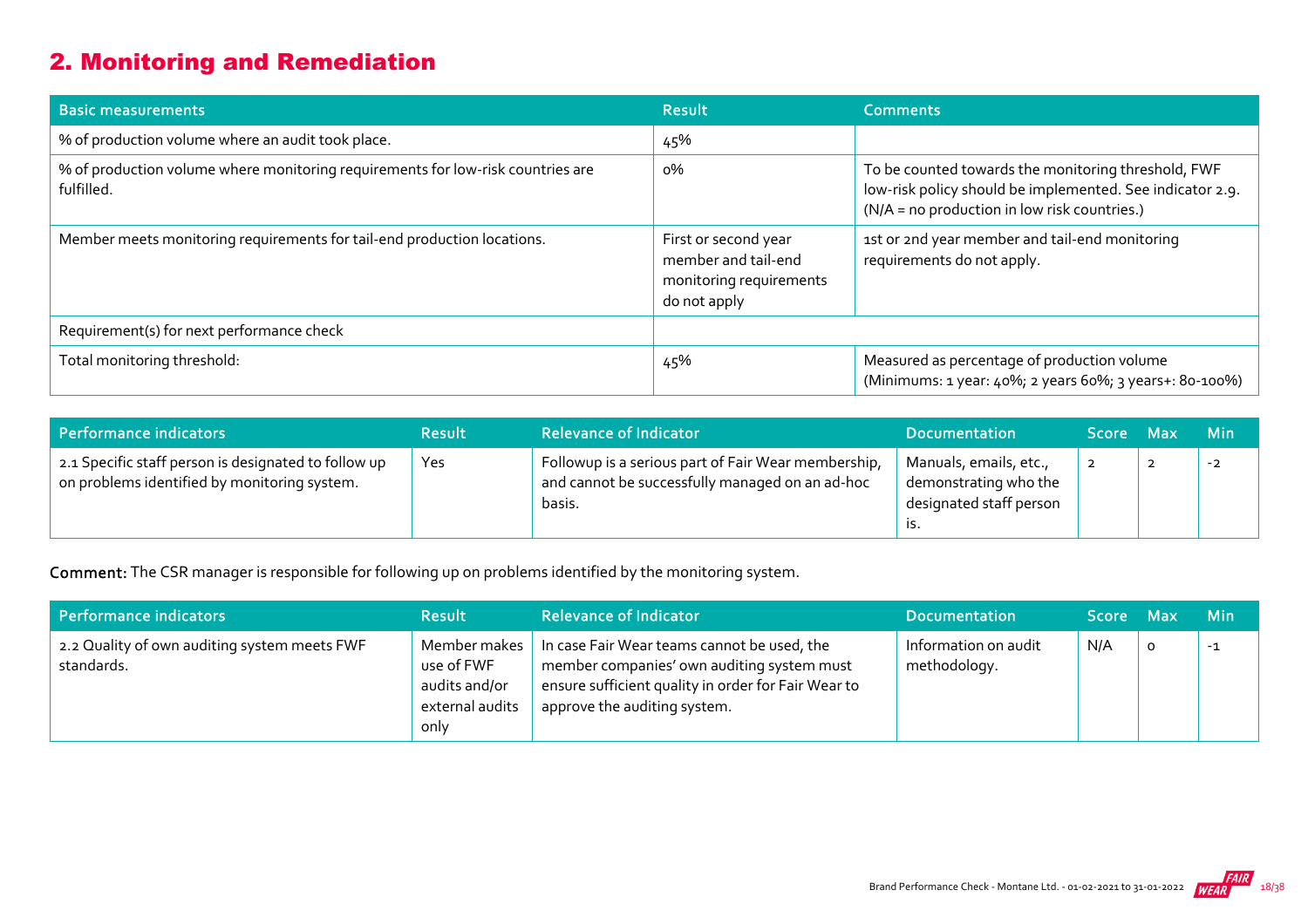| Performance indicators                                                                                                                                                                            | <b>Result</b>                                                                      | <b>Relevance of Indicator</b>                                                                                                                                                                    | <b>Documentation</b>                                                                                                                      | Score Max | <b>Min</b> |
|---------------------------------------------------------------------------------------------------------------------------------------------------------------------------------------------------|------------------------------------------------------------------------------------|--------------------------------------------------------------------------------------------------------------------------------------------------------------------------------------------------|-------------------------------------------------------------------------------------------------------------------------------------------|-----------|------------|
| 2.3 Audit Report and Corrective Action Plan (CAP)<br>findings are shared with factory and worker<br>representation where applicable. Improvement<br>timelines are established in a timely manner. | No Corrective<br><b>Action Plans</b><br>were active<br>during the<br>previous year | 2 part indicator: Fair Wear audit reports were shared<br>and discussed with suppliers within two months of<br>audit receipt AND a reasonable time frame was<br>specified for resolving findings. | Corrective Action Plans,<br>emails; findings of<br>followup audits; brand<br>representative present<br>during audit exit<br>meeting, etc. | N/A       | $-1$       |

Comment: One audit was done last year upon request of a supplier shared with another member, who had the lead in sending the report. As the factory initiated the audit itself, it is in the lead for establishing its own timeline, and notifies Montane and the other member about this.

| <b>Performance indicators</b>                                                                                               | <b>Result</b> | <b>Relevance of Indicator</b>                                                                                                                                  | <b>Documentation</b>                                                                                                                                                                                                                 | <b>Score</b> | <b>Max</b> | <b>Min</b> |
|-----------------------------------------------------------------------------------------------------------------------------|---------------|----------------------------------------------------------------------------------------------------------------------------------------------------------------|--------------------------------------------------------------------------------------------------------------------------------------------------------------------------------------------------------------------------------------|--------------|------------|------------|
| 2.4 Degree of progress towards resolution of<br>existing Corrective Action Plans and remediation of<br>identified problems. | Basic         | Fair Wear considers efforts to resolve CAPs to be<br>one of the most important things that member<br>companies can do towards improving working<br>conditions. | CAP-related<br>documentation<br>including status of<br>findings, documentation<br>of remediation and<br>follow up actions taken<br>by member. Reports of<br>quality assessments.<br>Evidence of<br>understanding relevant<br>issues. | 4            | 8          | $-2$       |

Comment: Since many audits had to be postponed because of the pandemic, in 2021 only one audit took place, upon the initiative of the supplier. Montane has not followed up on the CAPs. In 2021 a Vietnamese supplier received the first half of an audit (with the second half scheduled for 2022). It discovered issues with timekeeping and confusion amongst workers about the calculation of wages. Montane could show that timekeeping has improved and workers received training about the calculation of wages. The member asked management to include this topic in the annual worker training to ensure new staff will also be familiar with how the wage is calculated. To improve the understanding of workers about their rights, the factory held a meeting about this topic and distributed Fair Wears worker information cards, for which Montane could show evidence during the performance check.

An audit conducted in 2020 at a Vietnamese supplier showed that two juvenile workers were not recorded separately by the factory, as required by law. This record has now been established.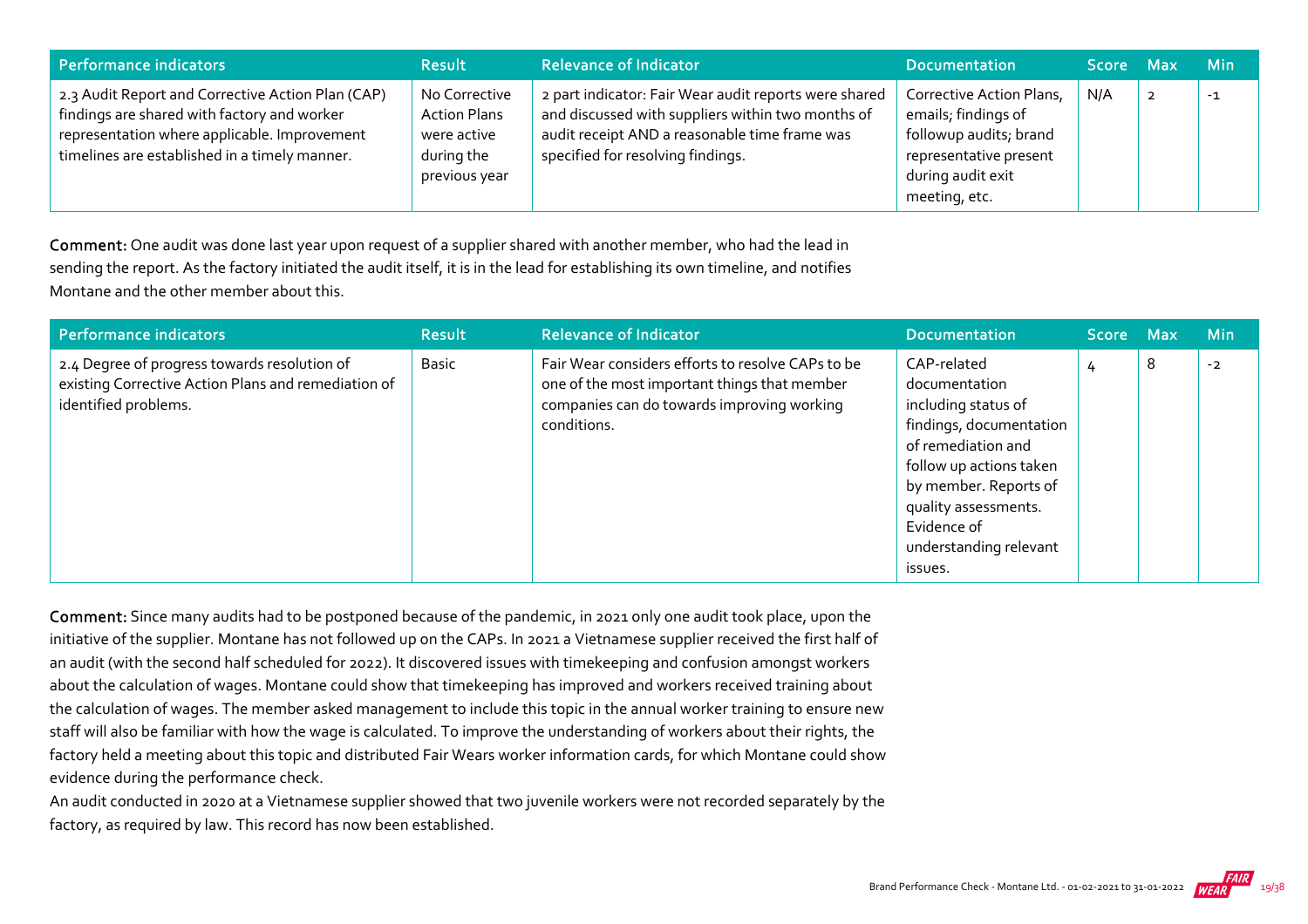Recommendation: In case where the initiative of an audit comes from the supplier, the member is still recommended to check in on the progress of CAP follow‐up and discuss how it can support remediation.

| Performance indicators                                                                                                                           | <b>Result</b>  | <b>Relevance of Indicator</b>                                                                                                                                                                                                                  | <b>Documentation</b>                                                                                                           | Score Max | <b>Min</b> |
|--------------------------------------------------------------------------------------------------------------------------------------------------|----------------|------------------------------------------------------------------------------------------------------------------------------------------------------------------------------------------------------------------------------------------------|--------------------------------------------------------------------------------------------------------------------------------|-----------|------------|
| 2.5 Percentage of production volume from<br>production locations that have been visited by the<br>member company in the previous financial year. | not applicable | Due to the Covid-19 pandemic, brands could often<br>not visit their suppliers from March - December<br>2020. For consistency purposes, we therefore<br>decided to score all our member brands N/A on<br>visiting suppliers over the year 2020. | Member companies<br>should document all<br>production location<br>visits with at least the<br>date and name of the<br>visitor. | N/A       | $\circ$    |

Comment: As travel was restricted due to the COVID‐19 pandemic, this indicator is not applicable in 2021.

| Performance indicators                                          | <b>Result</b> | <b>Relevance of Indicator</b>                                                                                               | <b>Documentation</b>                                                                                    | Score Max | <b>Min</b> |
|-----------------------------------------------------------------|---------------|-----------------------------------------------------------------------------------------------------------------------------|---------------------------------------------------------------------------------------------------------|-----------|------------|
| 2.6 Existing audit reports from other sources are<br>collected. | Yes           | Existing reports form a basis for understanding the<br>issues and strengths of a supplier, and reduces<br>duplicative work. | Audit reports are on file;<br>evidence of followup on<br>prior CAPs. Reports of<br>quality assessments. |           | O          |

Comment: Montane has many shared suppliers with other Fair Wear members and got access to earlier Fair Wear audit reports. Another client of its supplier in Myanmar enrolled the production location in an audit when Fair Wear audits were not possible because of the coup. Montane had to agree with the client to not share the audit results with Fair Wear until some CAP issues would be closed.

Recommendation: Fair Wear recommends Montane to assess the quality of external audit reports and discuss with the supplier what information is missing and how to collect that information.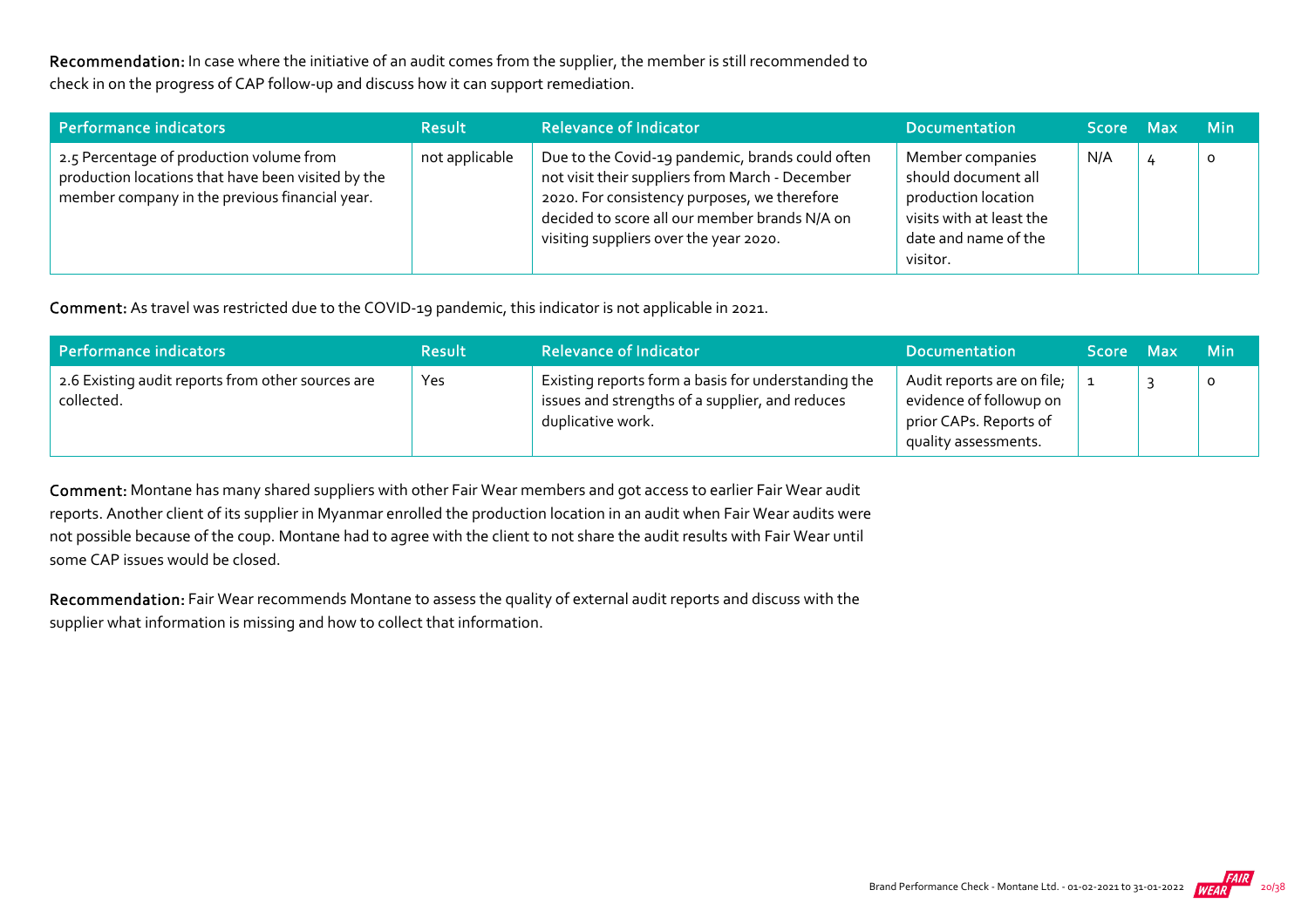| <b>Performance indicators</b>                                                                              | <b>Result</b>                                                                           | <b>Relevance of Indicator</b>                                                                                                                                                                                                                                                                                                                                                                              | <b>Documentation</b>                                                                                                                                                                                                                                                               | <b>Score</b>   | <b>Max</b> | <b>Min</b> |
|------------------------------------------------------------------------------------------------------------|-----------------------------------------------------------------------------------------|------------------------------------------------------------------------------------------------------------------------------------------------------------------------------------------------------------------------------------------------------------------------------------------------------------------------------------------------------------------------------------------------------------|------------------------------------------------------------------------------------------------------------------------------------------------------------------------------------------------------------------------------------------------------------------------------------|----------------|------------|------------|
| 2.7 Compliance with FWF risk policies.                                                                     | Average score<br>depending on<br>the number of<br>applicable<br>policies and<br>results | Aside from regular monitoring and remediation<br>requirements under Fair Wear membership,<br>countries, specific areas within countries or specific<br>product groups may pose specific risks that require<br>additional steps to address and remediate those<br>risks. Fair Wear requires member companies to be<br>aware of those risks and implement policy<br>requirements as prescribed by Fair Wear. | Policy documents,<br>inspection reports,<br>evidence of cooperation<br>with other customers<br>sourcing at the same<br>factories, reports of<br>meetings with suppliers,<br>reports of additional<br>activities and/or<br>attendance lists as<br>mentioned in policy<br>documents. | $\overline{3}$ | 6          | $-2$       |
| Compliance with FWF enhanced monitoring<br>programme Bangladesh                                            | Intermediate                                                                            |                                                                                                                                                                                                                                                                                                                                                                                                            |                                                                                                                                                                                                                                                                                    | 3              | 6          | $-2$       |
| Compliance with FWF Myanmar policy                                                                         | Intermediate                                                                            |                                                                                                                                                                                                                                                                                                                                                                                                            |                                                                                                                                                                                                                                                                                    | 3              | 6          | $-2$       |
| Compliance with FWF quidance on abrasive blasting                                                          | Policies are not<br>relevant to the<br>company's<br>supply chain                        |                                                                                                                                                                                                                                                                                                                                                                                                            |                                                                                                                                                                                                                                                                                    | N/A            | 6          | $-2$       |
| Compliance with FWF guidance on risks related to<br>Turkish garment factories employing Syrian<br>refugees | Policies are not<br>relevant to the<br>company's<br>supply chain                        |                                                                                                                                                                                                                                                                                                                                                                                                            |                                                                                                                                                                                                                                                                                    | N/A            | 6          | $-2$       |
| Other risks specific to the member's supply chain<br>are addressed by its monitoring system                | Intermediate                                                                            |                                                                                                                                                                                                                                                                                                                                                                                                            |                                                                                                                                                                                                                                                                                    | 3              | 6          | $-2$       |

#### Comment: Bangladesh:

In 2021 Montane started sourcing in Bangladesh, while the Bangladesh Accord was in a transition period and it was unclear in what form it would continue. At the time of the performance check, the member has gained more clarity and agreed to sign the Bangladesh Accord. The factory falls under the Accord and has been inspected, and completed all CAPs. As the initial audits were done in 2015 and 2016, Montane has inquired whether the standards are maintained. Montane ensured technical information about this supplier was verified by an external auditing company.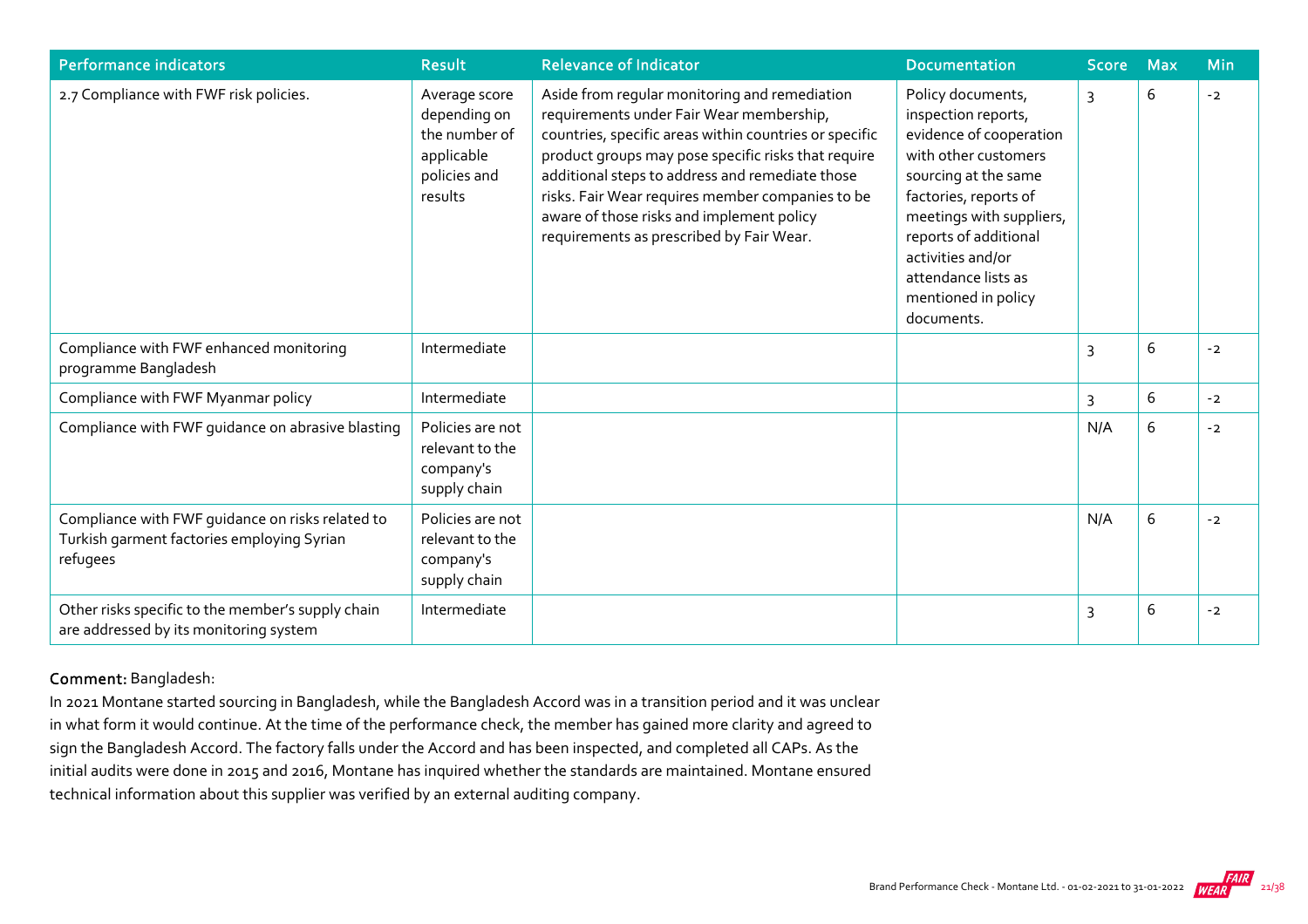#### Myanmar:

Montane sources in Myanmar since 2018. Since the coup, it has not been possible to assess the working conditions or the impact of the coup on the workers. Given the limited possibility to continue conducting its human rights due diligence, Montane has decided to not place any new styles at its supplier in Myanmar and is following Fair Wears responsible exit strategy. Unless the political situation significantly improves, from SS24 onwards the member will not have any orders at the factory.

#### Other:

Montane is well aware of the risks in the different production countries. In Cambodia it identifies discrimination against minorities as a high risk. This issue has not been identified in an audit report that Montane received from another Fair Wear member. Therefore it has not taken any action on this topic. Due to the pandemic, the brand has not yet been able to enrol its Indian supplier in training targeting gender‐based violence but plans to do so this year. The member has signed a joint statement to lobby the Tamil Nadu government for maintaining the legal minimum wage. Montane does not source cotton from China. As it does not have production locations in the Xinjiang area, it has not participated in the research of an external party into bonded labour. Montane identified payment below the legal minimum wage as the main risk related to the pandemic. Indicator 1.9 describes the follow‐up.

Recommendation: Montane is recommended to ensure that suppliers have sufficient knowledge and a functional system to promote gender equality and prevent gender‐based violence. A functional system to prevent violence needs the involvement of both factory management and worker representatives. Fair Wear has extensive experience in supporting both employees and employers in setting up functional Anti-Harassment Committees or Dialogue Committees. Now that travel and visit limitations are lifted, Fair Wear recommends Montane to enroll its suppliers in training.

| Performance indicators                                                                                                   | <b>Result</b>         | <b>Relevance of Indicator</b>                                                                                                                                                                                                                       | <b>Documentation</b>                                             | Score Max      | <b>Min</b> |
|--------------------------------------------------------------------------------------------------------------------------|-----------------------|-----------------------------------------------------------------------------------------------------------------------------------------------------------------------------------------------------------------------------------------------------|------------------------------------------------------------------|----------------|------------|
| 2.8 Member company cooperates with other FWF<br>member companies in resolving corrective actions<br>at shared suppliers. | Active<br>cooperation | Cooperation between customers increases leverage<br>and chances of successful outcomes. Cooperation<br>also reduces the chances of a factory having to<br>conduct multiple Corrective Action Plans about the<br>same issue with multiple customers. | Shared CAPs, evidence<br>of cooperation with<br>other customers. | $\overline{2}$ | $-1$       |

Comment: Because of some shared factories, Montane found that there were Fair Wear audits conducted at its suppliers before the brand became a Fair Wear member. The CAP remediation and follow‐ups were shared.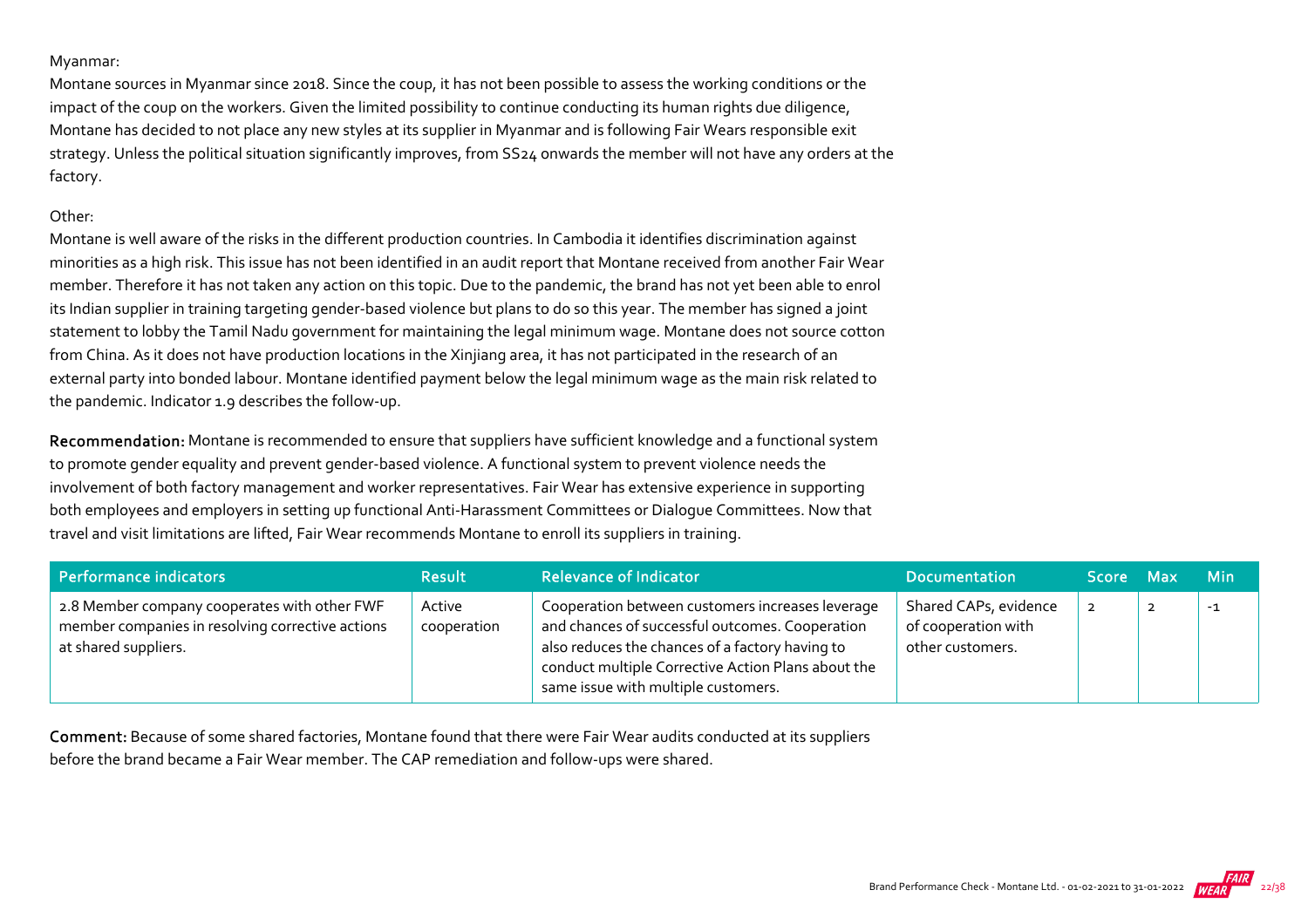| Performance indicators                                                                                        | <b>Result</b>                             | <b>Relevance of Indicator</b>                                                                                                                                                                                                                                                                    | <b>Documentation</b>                                                                                                                                          | Score Max | <b>Min</b> |
|---------------------------------------------------------------------------------------------------------------|-------------------------------------------|--------------------------------------------------------------------------------------------------------------------------------------------------------------------------------------------------------------------------------------------------------------------------------------------------|---------------------------------------------------------------------------------------------------------------------------------------------------------------|-----------|------------|
| 2.9 Percentage of production volume where<br>monitoring requirements for low-risk countries are<br>fulfilled. | No production<br>in low-risk<br>countries | Low-risk countries are determined by the presence<br>and proper functioning of institutions which can<br>quarantee compliance with national and<br>international standards and laws. Fair Wear has<br>defined minimum monitoring requirements for<br>production locations in low-risk countries. | Documentation of visits,<br>notification of suppliers<br>of Fair Wear<br>membership; posting of<br>worker information<br>sheets, completed<br>questionnaires. | N/A       | $\circ$    |

## Member undertakes additional activities to monitor suppliers.: N/A (N/A)

| Performance indicators                                                                                                                                                         | <b>Result</b> | <b>Relevance of Indicator</b>                                                                                                                                                            | <b>Documentation</b>                                                                        | Score Max | <b>Min</b> |
|--------------------------------------------------------------------------------------------------------------------------------------------------------------------------------|---------------|------------------------------------------------------------------------------------------------------------------------------------------------------------------------------------------|---------------------------------------------------------------------------------------------|-----------|------------|
| 2.10 Extra bonus indicator: in case FWF member<br>company conducts full audits at tail-end production<br>locations (when the minimum required monitoring<br>threshold is met). | <b>No</b>     | Fair Wear encourages its members to monitor 100%<br>of its production locations and rewards those<br>members who conduct full audits above the<br>minimum required monitoring threshold. | Production location<br>information as provided<br>to Fair Wear and recent<br>Audit Reports. | N/A       |            |

| <b>Performance indicators</b>                                                                                    | <b>Result</b>                | <b>Relevance of Indicator</b>                                                                                                                                                                                                                    | <b>Documentation</b>           | Score Max | <b>Min</b> |
|------------------------------------------------------------------------------------------------------------------|------------------------------|--------------------------------------------------------------------------------------------------------------------------------------------------------------------------------------------------------------------------------------------------|--------------------------------|-----------|------------|
| 2.11 Questionnaire is sent and information is<br>collected from external brands resold by the<br>member company. | No external<br>brands resold | Fair Wear believes it is important for affiliates that<br>have a retail/wholesale arm to at least know if the<br>brands they resell are members of Fair Wear or a<br>similar organisation, and in which countries those<br>brands produce goods. | Questionnaires are on<br>file. | N/A       | $\circ$    |

| Performance indicators                                                                                                              | <b>Result</b>                | <b>Relevance of Indicator</b>                                                                                                                                                                                                            | <b>Documentation</b>                                                                                                                                                     | 'Score Maxi | <b>Min</b> |
|-------------------------------------------------------------------------------------------------------------------------------------|------------------------------|------------------------------------------------------------------------------------------------------------------------------------------------------------------------------------------------------------------------------------------|--------------------------------------------------------------------------------------------------------------------------------------------------------------------------|-------------|------------|
| 2.12 External brands resold by member companies<br>that are members of another credible initiative (% of<br>external sales volume). | No external<br>brands resold | Fair Wear believes members who resell products<br>should be rewarded for choosing to sell external<br>brands who also take their supply chain<br>responsibilities seriously and are open about in<br>which countries they produce goods. | External production data<br>in Fair Wear's<br>information<br>management system.<br>Documentation of sales<br>volumes of products<br>made by Fair Wear or<br>FLA members. | N/A         | 0          |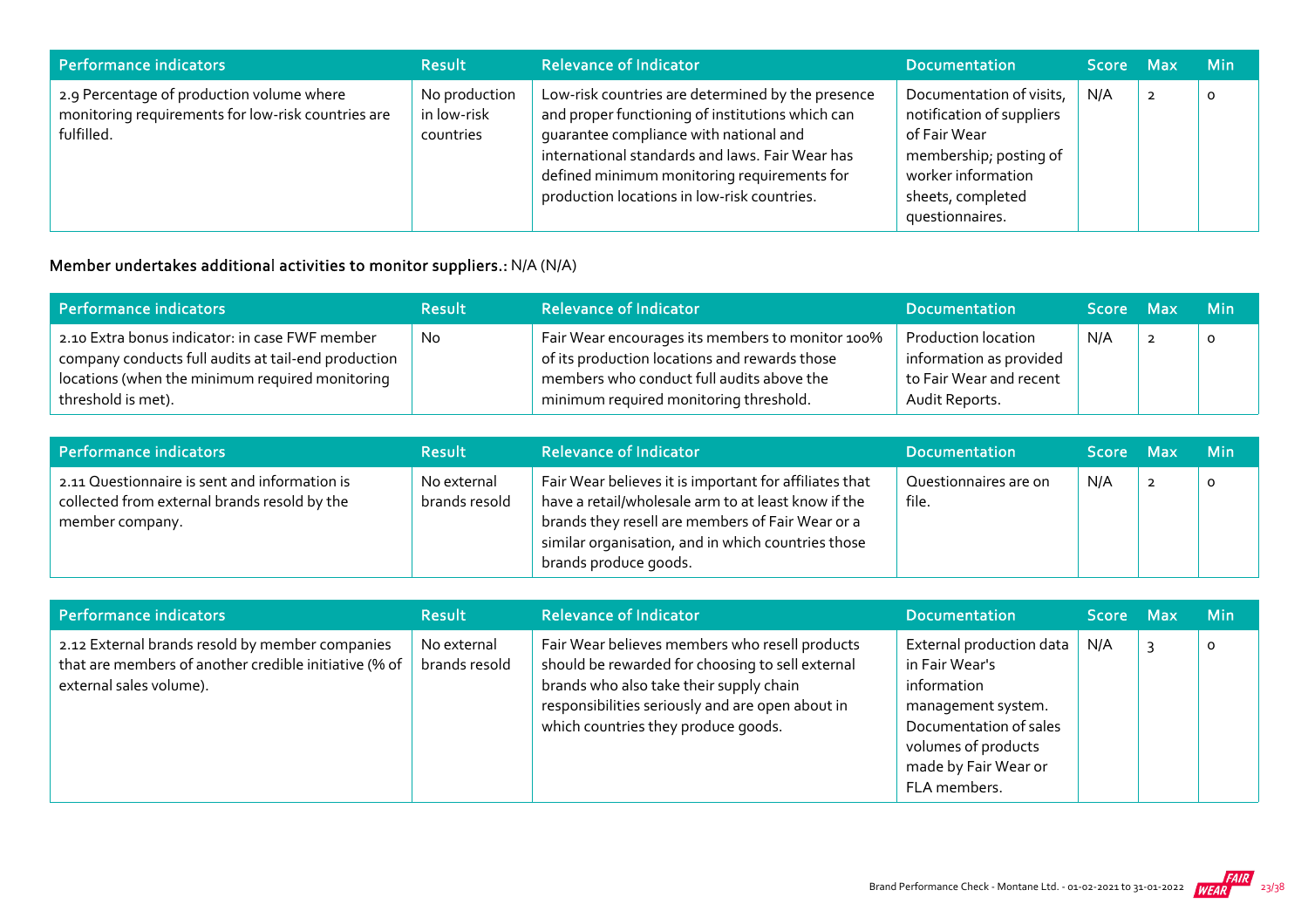| Performance indicators                                                     | <b>Result</b> | <b>Relevance of Indicator</b>                                                                                                                                                                  | <b>Documentation</b>                                        | <b>Score</b> | 7 Max | <b>Min</b> |
|----------------------------------------------------------------------------|---------------|------------------------------------------------------------------------------------------------------------------------------------------------------------------------------------------------|-------------------------------------------------------------|--------------|-------|------------|
| 2.13 Questionnaire is sent and information is<br>collected from licensees. | No licensees  | Fair Wear believes it is important for member<br>companies to know if the licensee is committed to<br>the implementation of the same labour standards<br>and has a monitoring system in place. | Questionnaires are on<br>file. Contracts with<br>licensees. | N/A          |       |            |

# Monitoring and Remediation

### Possible Points: 21

Earned Points: 12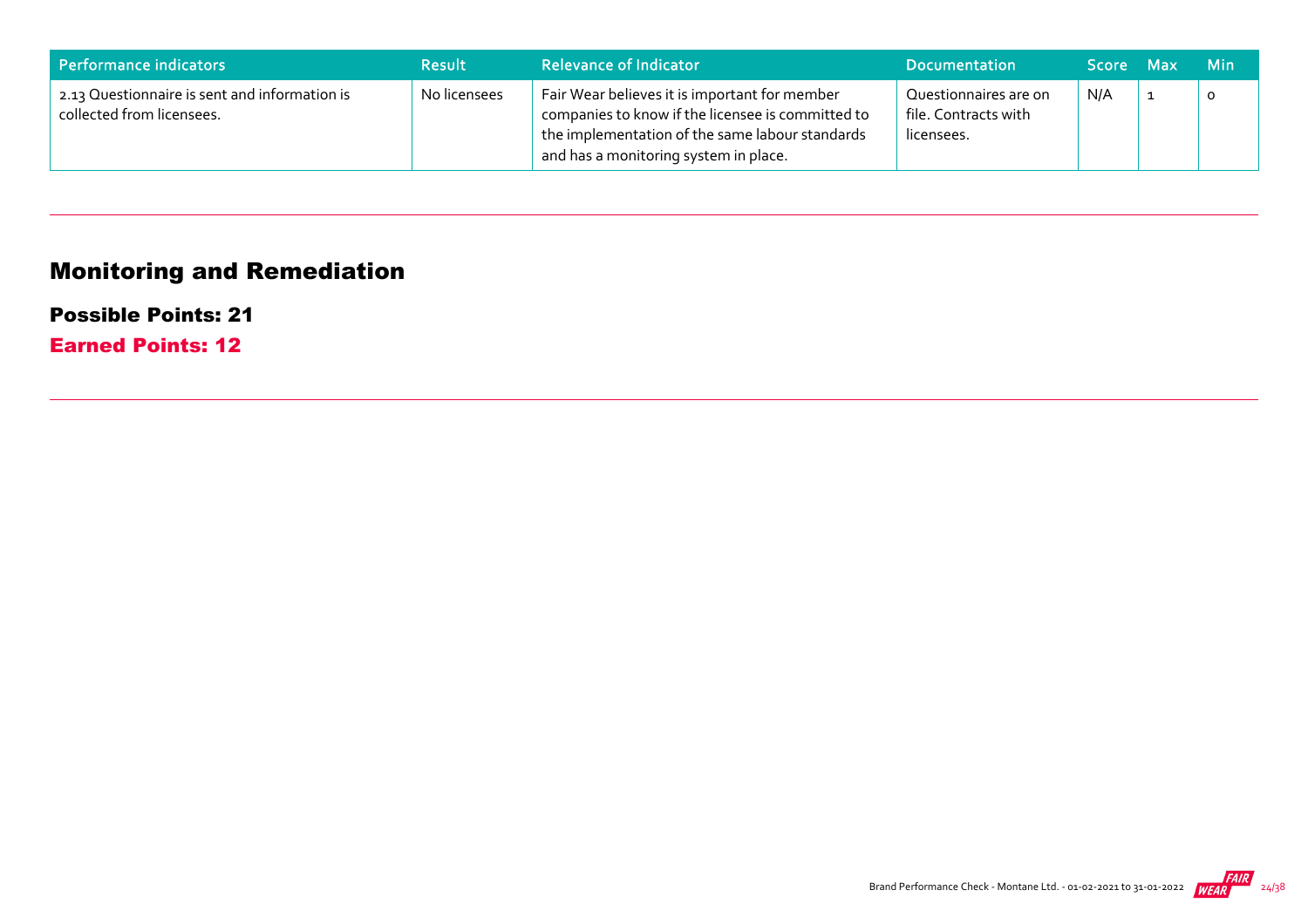## 3. Complaints Handling

| <b>Basic measurements</b>                                 | <b>Result</b> | <b>Comments</b>                                                                                                                                                        |
|-----------------------------------------------------------|---------------|------------------------------------------------------------------------------------------------------------------------------------------------------------------------|
| Number of worker complaints received since last check.    |               | At this point, FWF considers a high number of complaints<br>as a positive indicator, as it shows that workers are aware<br>of and making use of the complaints system. |
| Number of worker complaints in process of being resolved. |               |                                                                                                                                                                        |
| Number of worker complaints resolved since last check.    |               |                                                                                                                                                                        |

| Performance indicators                                                       | <b>Result</b> | <b>Relevance of Indicator</b>                                                                                    | <b>Documentation</b>                                                              | Score Max | <b>Min</b> |
|------------------------------------------------------------------------------|---------------|------------------------------------------------------------------------------------------------------------------|-----------------------------------------------------------------------------------|-----------|------------|
| 3.1 A specific employee has been designated to<br>address worker complaints. | Yes           | Followup is a serious part of Fair Wear membership,<br>and cannot be successfully managed on an ad-hoc<br>basis. | Manuals, emails, etc.,<br>demonstrating who the<br>designated staff person<br>.כו |           | $-1$       |

Comment: The CSR manager is responsible for complaints handling. There is also a designated backup person who is informed about the complaints mechanism and kept up to date on ongoing complaints.

| Performance indicators                                                                                          | <b>Result</b> | <b>Relevance of Indicator</b>                                                                                                                                                                                                                                                             | <b>Documentation</b>                                                                                 | Score Max      |                | <b>Min</b> |
|-----------------------------------------------------------------------------------------------------------------|---------------|-------------------------------------------------------------------------------------------------------------------------------------------------------------------------------------------------------------------------------------------------------------------------------------------|------------------------------------------------------------------------------------------------------|----------------|----------------|------------|
| 3.2 Member company has informed factory<br>management and workers about the FWF CoLP and<br>complaints hotline. | Yes           | Informing both management and workers about the<br>Fair Wear Code of Labour Practices and complaints<br>hotline is a first step in alerting workers to their<br>rights. The Worker Information Sheet is a tool to do<br>this and should be visibly posted at all production<br>locations. | Photos by company<br>staff, audit reports,<br>checklists from<br>production location<br>visits, etc. | $\overline{2}$ | $\overline{2}$ | $-2$       |

Comment: Montane has informed factory management and workers are the Fair Wear Code of Labour Practice and the complaints hotline. Montane collected and was able to show visual proof that Worker Information Sheets are posted. One Vietnamese supplier distributed worker information cards to all its workers.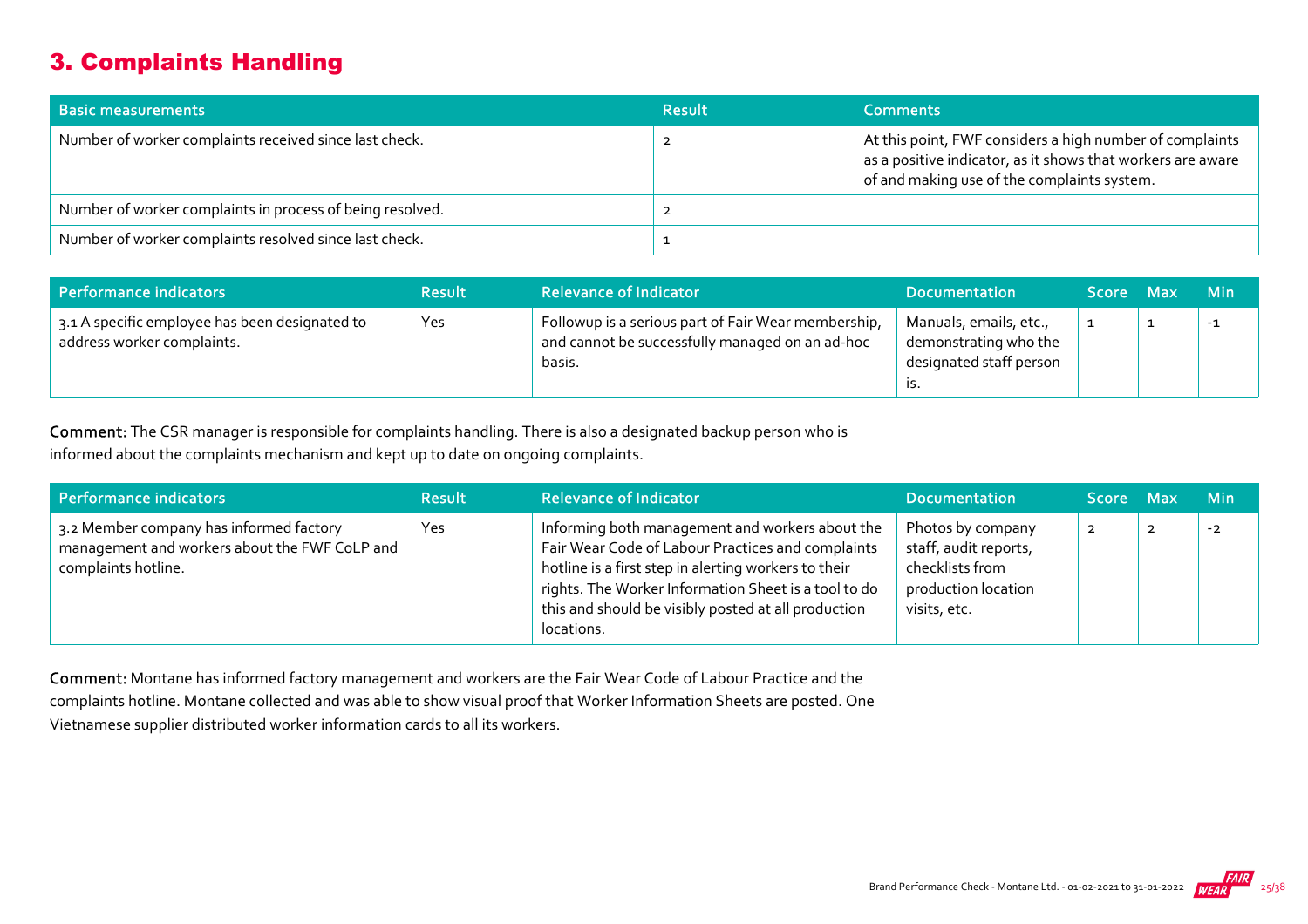| Performance indicators                                                                                         | <b>Result</b>                                                       | <b>Relevance of Indicator</b>                                                                                                                                                                                                          | <b>Documentation</b>                                                                                                                                                                                     | Score Max |   | <b>Min</b> |
|----------------------------------------------------------------------------------------------------------------|---------------------------------------------------------------------|----------------------------------------------------------------------------------------------------------------------------------------------------------------------------------------------------------------------------------------|----------------------------------------------------------------------------------------------------------------------------------------------------------------------------------------------------------|-----------|---|------------|
| 3.3 Degree to which member company has actively<br>raised awareness of the FWF CoLP and complaints<br>hotline. | All production in<br>low-risk<br>countries/training<br>not possible | After informing workers and management of the<br>Fair Wear CoLP and the complaints hotline,<br>additional awareness raising and training is<br>needed to ensure sustainable improvements and<br>structural worker-management dialoque. | Training reports, Fair<br>Wear's data on factories<br>enrolled in the WEP<br>basic module. For<br>alternative training<br>activities: curriculum,<br>training content,<br>participation and<br>outcomes. | N/A       | 6 | $\circ$    |

Comment: Because of COVID‐19 restrictions in 2021 that limited the possibility to conduct training, this indicator is considered not applicable in this check. Two shared suppliers were enrolled in the WEP Basic module upon the initiative of other members, counting for 12% of Montane's total order volume.

| Performance indicators                                                                                                              | <b>Result</b> | <b>Relevance of Indicator</b>                                                                                                                                                       | <b>Documentation</b>                                                                                               | Score Max |   | <b>Min</b> |
|-------------------------------------------------------------------------------------------------------------------------------------|---------------|-------------------------------------------------------------------------------------------------------------------------------------------------------------------------------------|--------------------------------------------------------------------------------------------------------------------|-----------|---|------------|
| 3.4 All complaints received from production location  <br>workers are addressed in accordance with the FWF<br>Complaints Procedure. | Yes           | Providing access to remedy when problems arise is a<br>key element of responsible supply chain<br>management. Member company involvement is<br>often essential to resolving issues. | Documentation that<br>member company has<br>completed all required<br>steps in the complaints<br>handling process. |           | O | $-2$       |

Comment: In 2021 Montane received one complaint in Myanmar related to forced overtime and verbal abuse. Another Fair Wear member was in the lead, and Montane stayed updated and helped the other brand to get a response from the factory. This complaint was resolved, and worker training was organised to ensure supervisors and workers understood working hours and overtime policies.

In November 2020, Montane received a complaint from a different supplier in Myanmar related to living wage and legally binding employment. Progress halted when the coup happened, and Fair Wear's local team could not follow up on the complaint.

Just before the end of the year, a worker in one of Montane's Vietnamese suppliers filed a complaint about excessive overtime. This complaint is shared with three other members, and the one with the most leverage is in the lead.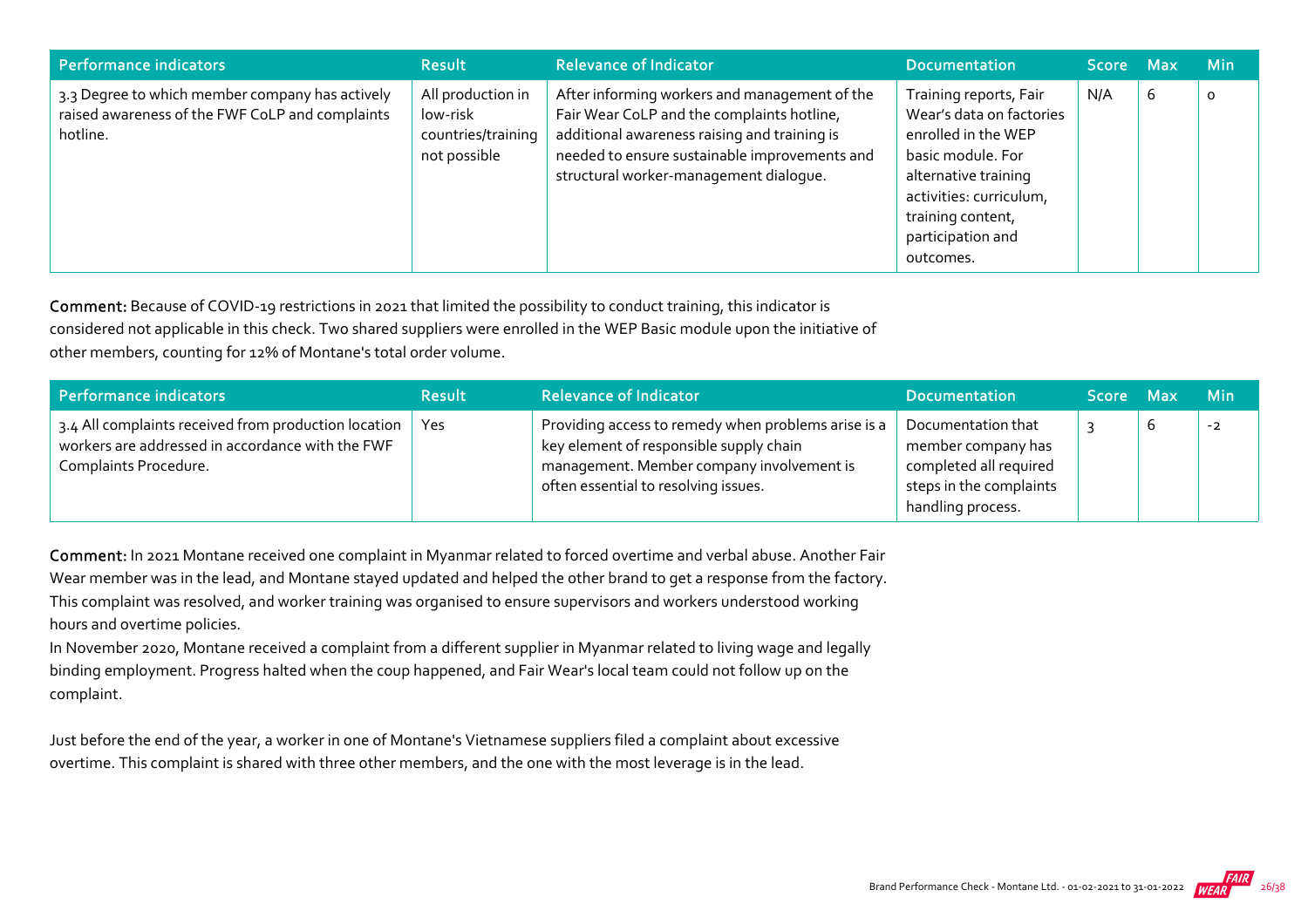| Performance indicators                                                                       | <b>Result</b>         | <b>Relevance of Indicator</b>                                                                                                                                                                             | <b>Documentation</b>                                                                  | Score Max | Min     |
|----------------------------------------------------------------------------------------------|-----------------------|-----------------------------------------------------------------------------------------------------------------------------------------------------------------------------------------------------------|---------------------------------------------------------------------------------------|-----------|---------|
| 3.5 Cooperation with other customers in addressing<br>worker complaints at shared suppliers. | Active<br>cooperation | Because most production locations supply several<br>customers with products, involvement of other<br>customers by the Fair Wear member company can<br>be critical in resolving a complaint at a supplier. | Documentation of joint<br>efforts, e.g. emails,<br>sharing of complaint<br>data, etc. |           | $\circ$ |

Comment: Montane could show active cooperation for all shared complaints.

# Complaints Handling

## Possible Points: 11

Earned Points: 8

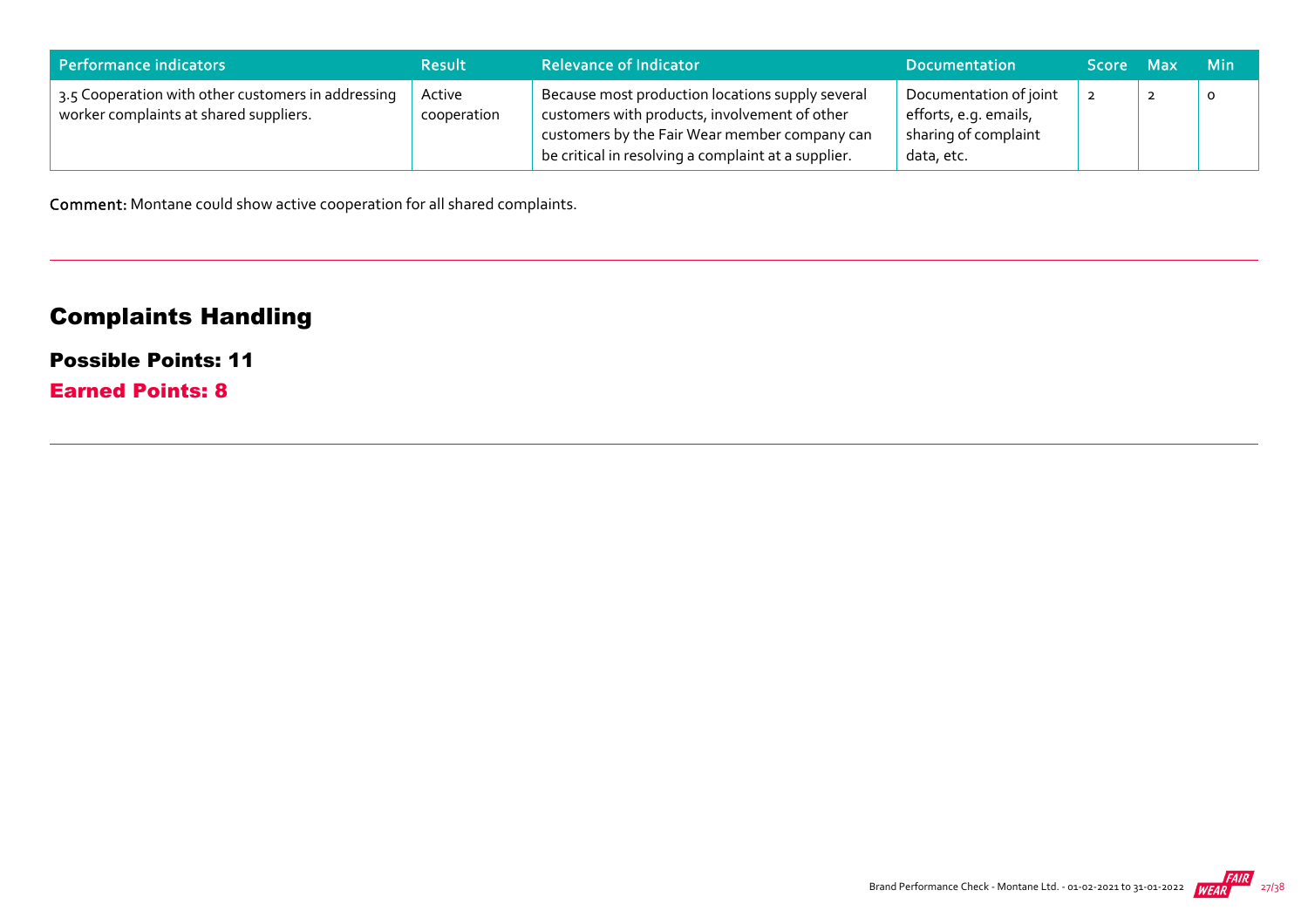## 4. Training and Capacity Building

| Performance indicators                                               | <b>Result</b> | <b>Relevance of Indicator</b>                                                                                                                                                                                                            | <b>Documentation</b>                                     | Score Max | <b>Min</b> |
|----------------------------------------------------------------------|---------------|------------------------------------------------------------------------------------------------------------------------------------------------------------------------------------------------------------------------------------------|----------------------------------------------------------|-----------|------------|
| 4.1 All staff at member company are made aware of<br>FWF membership. | Yes           | Preventing and remediating problems often requires<br>the involvement of many different departments;<br>making all staff aware of Fair Wear membership<br>requirements helps to support cross-departmental<br>collaboration when needed. | Emails, trainings,<br>presentation,<br>newsletters, etc. |           | O          |

Comment: Montane organised four sessions to improve staff awareness and understanding of Montane's Fair Wear membership. One session was explicitly aimed at senior management and three (of the same) sessions for all other staff. Twice a year Montane organizes a sales launch during which Fair Wear membership is highlighted. Montane will create a recording with an introductory presentation about Fair Wear, included in the brand's onboarding package for new employees.

| Performance indicators                                                              | <b>Result</b> | <b>Relevance of Indicator</b>                                                                                                                                                           | Documentation                                                                                | Score Max | <b>Min</b> |
|-------------------------------------------------------------------------------------|---------------|-----------------------------------------------------------------------------------------------------------------------------------------------------------------------------------------|----------------------------------------------------------------------------------------------|-----------|------------|
| 4.2 All staff in direct contact with suppliers are<br>informed of FWF requirements. | Yes           | Sourcing, purchasing and CSR staff at a minimum<br>should possess the knowledge necessary to<br>implement Fair Wear requirements and advocate for<br>change within their organisations. | Fair Wear Seminars or<br>equivalent trainings<br>provided; presentations,<br>curricula, etc. |           | $-1$       |

Comment: The member could show that staff in sourcing and development are regularly informed about FW requirements.

| Performance indicators                                                                    | <b>Result</b>                  | <b>Relevance of Indicator</b>                                                                                                                                                                     | <b>Documentation</b>                                                                 | Score Max      | <b>Min</b> |
|-------------------------------------------------------------------------------------------|--------------------------------|---------------------------------------------------------------------------------------------------------------------------------------------------------------------------------------------------|--------------------------------------------------------------------------------------|----------------|------------|
| 4.3 All sourcing contractors/agents are informed<br>about FWF's Code of Labour Practices. | Yes + actively<br>support COLP | Agents have the potential to either support or<br>disrupt CoLP implementation. It is the responsibility<br>of member company to ensure agents actively<br>support the implementation of the CoLP. | Correspondence with<br>agents, trainings for<br>agents, Fair Wear audit<br>findings. | $\overline{2}$ |            |

Comment: Montane works with agents for its locations in China, India and Bangladesh. Agents are required to sign Montane's Supplier Purchasing Agreement & Supplier Manual and shared the supplier‐ and COVID‐19 questionnaire and the worker information sheets with the production locations.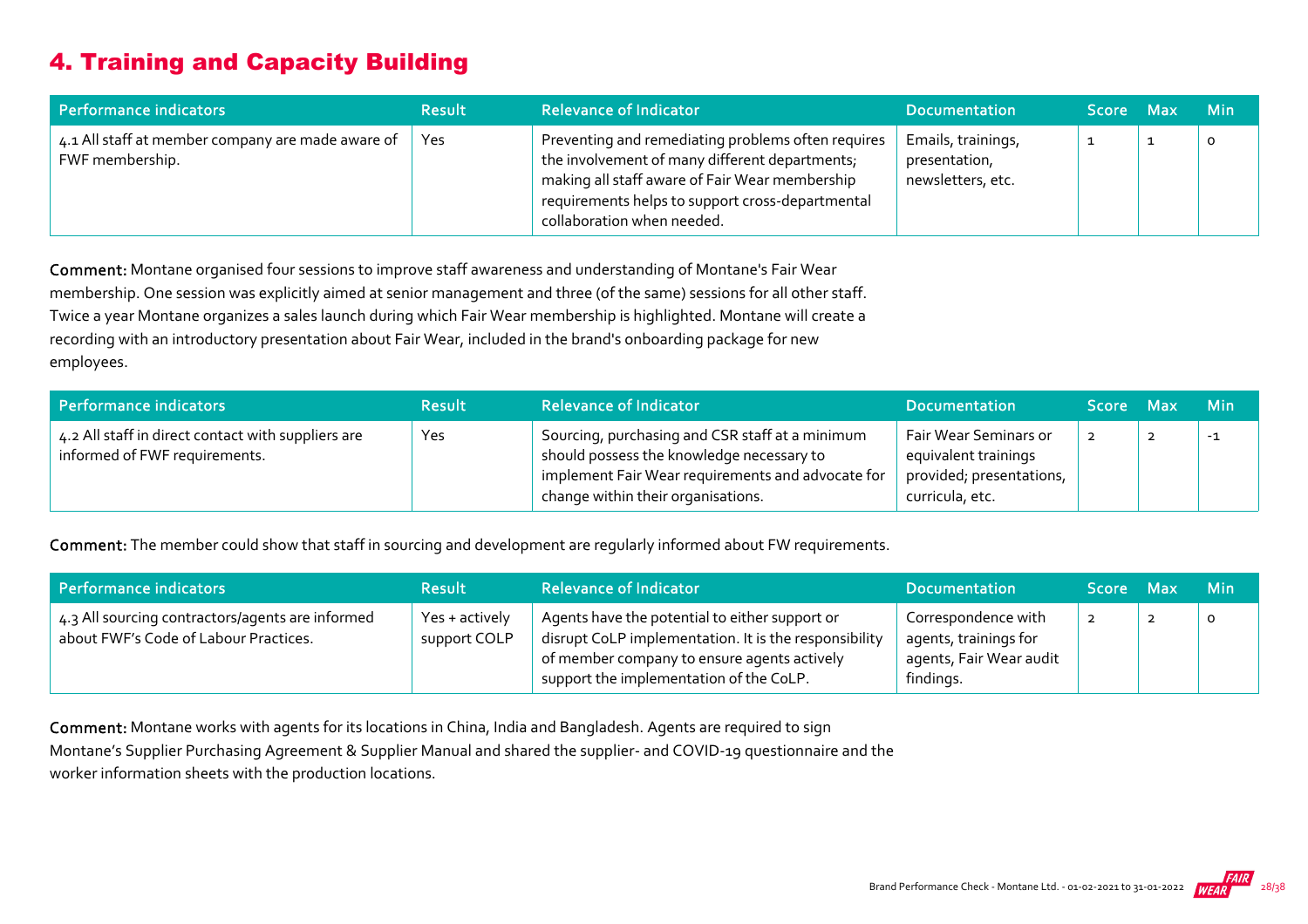| Performance indicators                                                                                                | <b>Result</b>                                                       | <b>Relevance of Indicator</b>                                                                                                                                                                                                                                                           | <b>Documentation</b>                                                                                                                                                                                    | Score Max |   | <b>Min</b> |
|-----------------------------------------------------------------------------------------------------------------------|---------------------------------------------------------------------|-----------------------------------------------------------------------------------------------------------------------------------------------------------------------------------------------------------------------------------------------------------------------------------------|---------------------------------------------------------------------------------------------------------------------------------------------------------------------------------------------------------|-----------|---|------------|
| 4.4 Factory participation in training programmes<br>that support transformative processes related to<br>human rights. | All production in<br>low-risk<br>countries/training<br>not possible | Complex human rights issues such as freedom of<br>association or gender-based violence require more<br>in-depth trainings that support factory-level<br>transformative processes. Fair Wear has<br>developed several modules, however, other<br>(member-led) programmes may also count. | Training reports, Fair<br>Wear's data on factories<br>enrolled in training<br>programmes. For<br>alternative training<br>activities: curriculum,<br>training content,<br>participation and<br>outcomes. | N/A       | 6 | $\circ$    |

Comment: Because of travel restrictions in 2021 that limited the possibility to conduct training, this indicator is not applicable in 2021. When Montane joined at the end of 2019, one Vietnamese production location was already enrolled in a WEP Communication module, upon the initiative of another Fair Wear member. This supplier covers 5% of Montane's total placed order volume.

| Performance indicators                                                       | <b>Result</b>                                                                                                   | <b>Relevance of Indicator</b>                                                                                                                         | <b>Documentation</b>                                                                                                                                                                           | Score Max |                | <b>Min</b> |
|------------------------------------------------------------------------------|-----------------------------------------------------------------------------------------------------------------|-------------------------------------------------------------------------------------------------------------------------------------------------------|------------------------------------------------------------------------------------------------------------------------------------------------------------------------------------------------|-----------|----------------|------------|
| 4.5 Degree to which member company follows up<br>after a training programme. | No training<br>programmes<br>have been<br>conducted or<br>member<br>produces solely<br>in low-risk<br>countries | After factory-level training programmes,<br>complementary activities such as remediation and<br>changes on brand level will achieve a lasting impact. | Documentation of<br>discussions with factory<br>management and<br>worker representatives,<br>minutes of regular<br>worker-management<br>dialoque meetings or<br>anti-harassment<br>committees. | N/A       | $\overline{2}$ | $\circ$    |

## Training and Capacity Building

Possible Points: 5

Earned Points: 5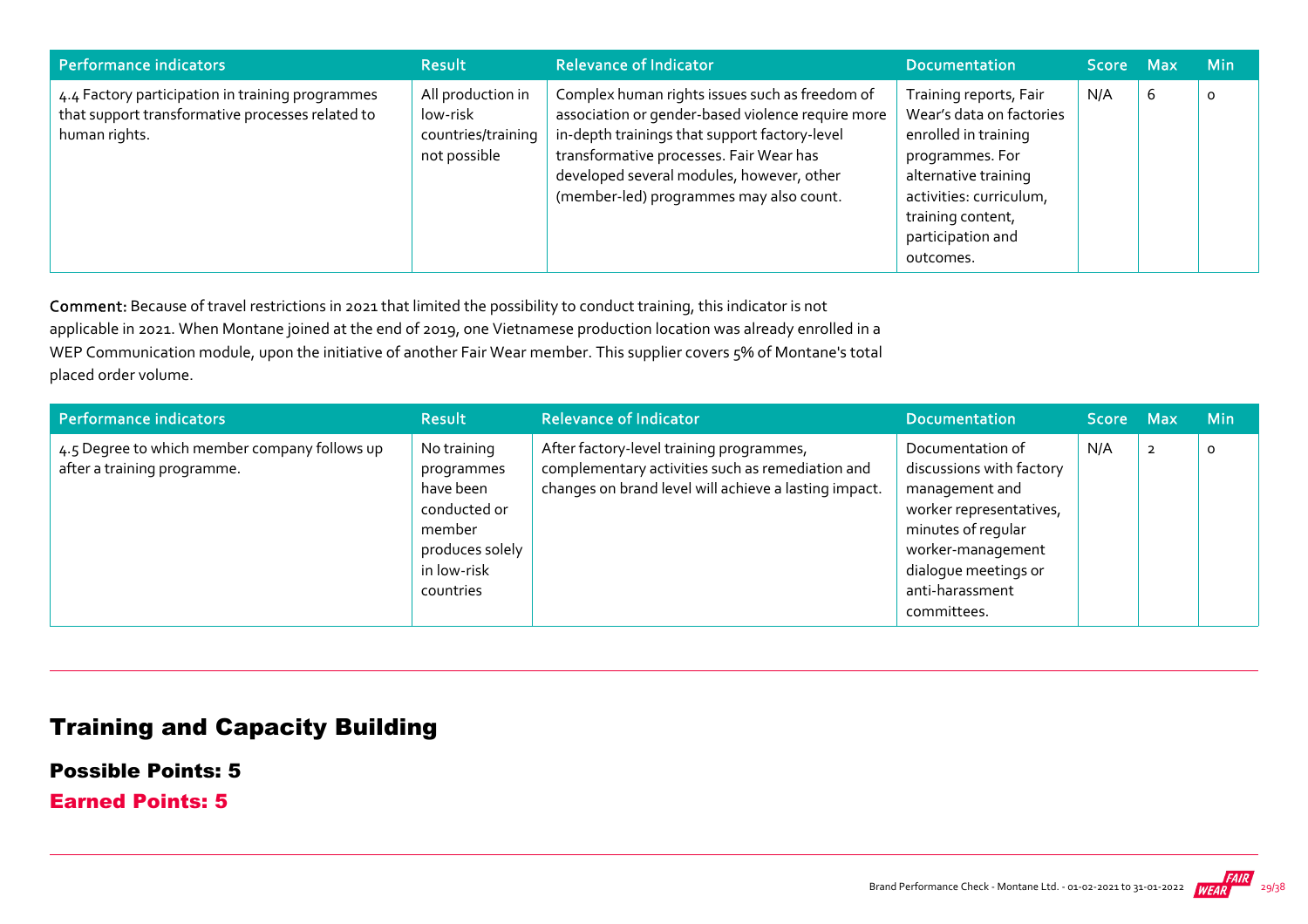## 5. Information Management

| Performance indicators                                       | <b>Result</b> | <b>Relevance of Indicator</b>                                                                                     | <b>Documentation</b>                                                                                                                                                                                                          | Score Max |   | <b>Min</b> |
|--------------------------------------------------------------|---------------|-------------------------------------------------------------------------------------------------------------------|-------------------------------------------------------------------------------------------------------------------------------------------------------------------------------------------------------------------------------|-----------|---|------------|
| 5.1 Level of effort to identify all production<br>locations. | Intermediate  | Any improvements to supply chains require member<br>companies to first know all of their production<br>locations. | Supplier information<br>provided by member<br>company. Financial<br>records of previous<br>financial year.<br>Documented efforts by<br>member company to<br>update supplier<br>information from its<br>monitoring activities. |           | b | $-2$       |

Comment: Montane used the supplier questionnaires to get a complete overview of all subcontractors and included these in Fair Wears system. By signing Montane's supplier manual, suppliers agree to inform Montane about any subcontracting. The pre-evaluation survey assesses the technical capabilities and capacity of each supplier and in this way gives an indication of whether Montane's order can be completely produced by the supplier.

Recommendation: When travel is possible again, Fair Wear recommends Montane to visit suppliers and check the technical capabilities and capacity of the suppliers while its orders are produced.

| <b>Performance indicators</b>                                                                                                       | <b>Result</b> | <b>Relevance of Indicator</b>                                                                                                                                                       | <b>Documentation</b>                                                                                                                   | Score Max | Min. |
|-------------------------------------------------------------------------------------------------------------------------------------|---------------|-------------------------------------------------------------------------------------------------------------------------------------------------------------------------------------|----------------------------------------------------------------------------------------------------------------------------------------|-----------|------|
| 5.2 CSR and other relevant staff actively share<br>information with each other about working<br>conditions at production locations. | Yes           | CSR, purchasing and other staff who interact with<br>suppliers need to be able to share information in<br>order to establish a coherent and effective strategy<br>for improvements. | Internal information<br>system; status CAPs,<br>reports of meetings of<br>purchasing/CSR;<br>systematic way of<br>storing information. |           | $-1$ |

Comment: The CSR coordinator works closely together with the senior garment technician on the status of working conditions at suppliers and CAP follow‐up. When there are concerning developments such as factory lockdowns the relevant staff is immediately informed.

Recommendation: It is advised to share important updates about working conditions with management on a regular basis.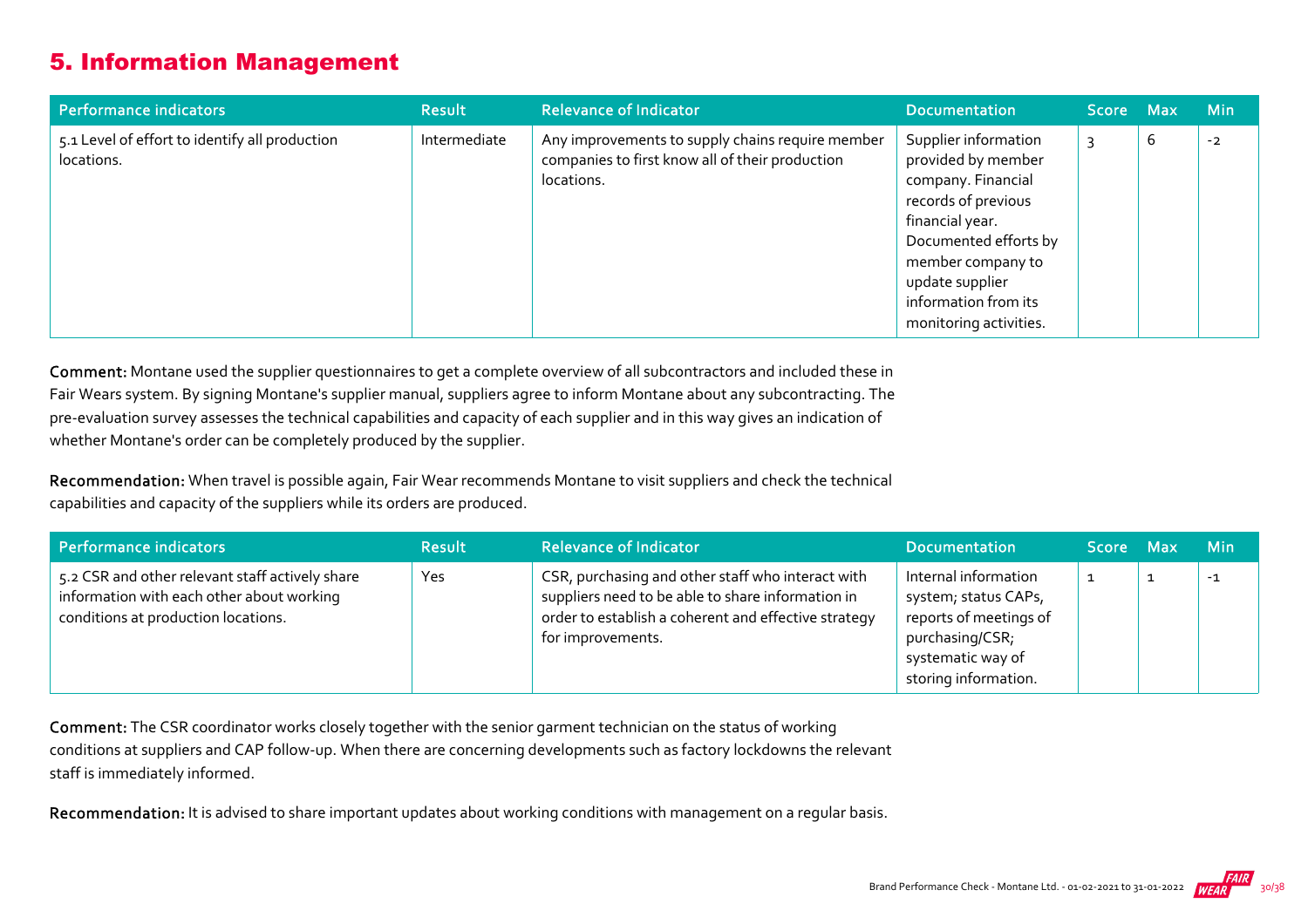# Information Management

Possible Points: 7

Earned Points: 4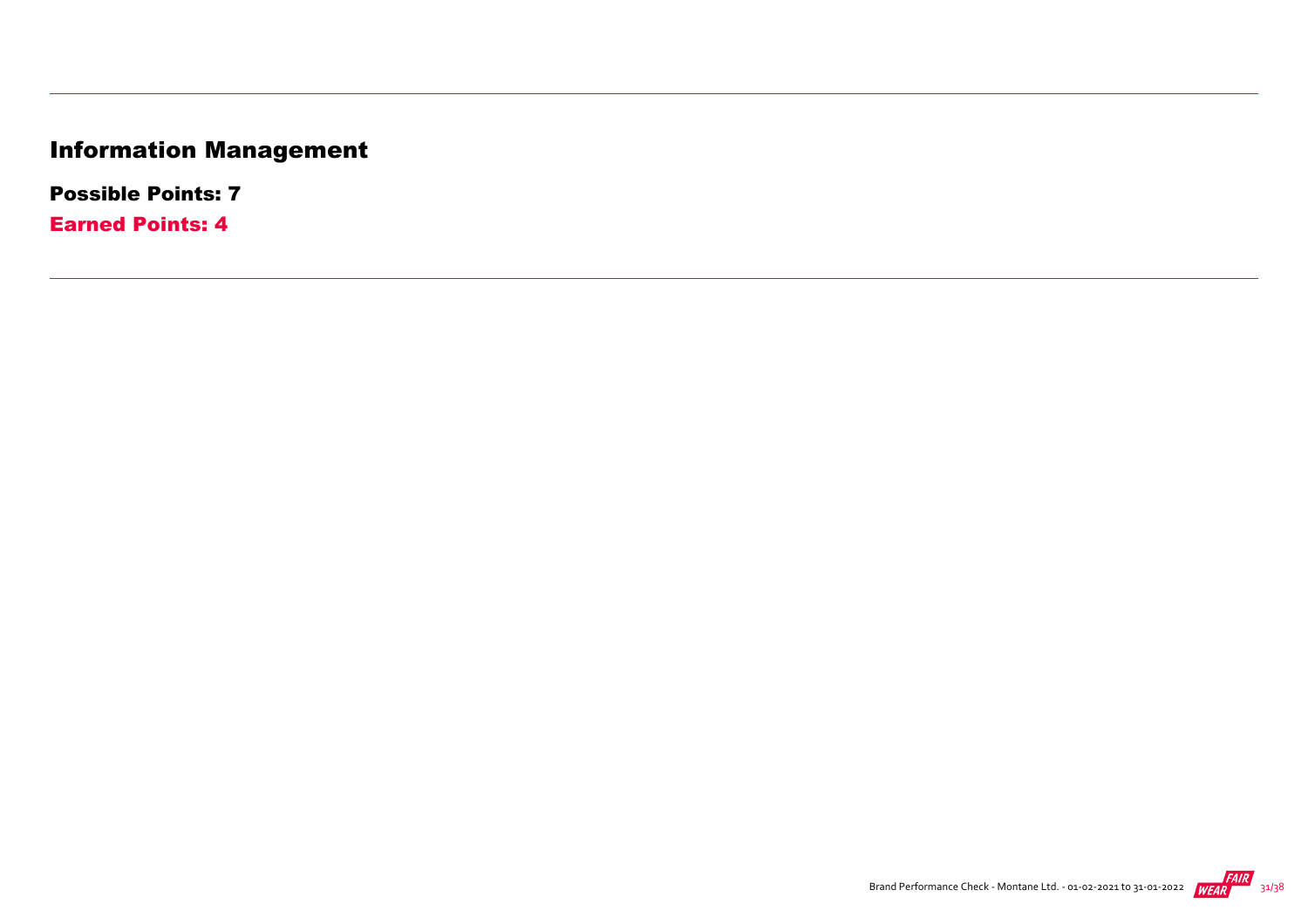## 6. Transparency

| Performance indicators                                                            | <b>Result</b>                                                                                | <b>Relevance of Indicator</b>                                                                                                                                                                                                                                                                                                                   | <b>Documentation</b>                                                                                                                        | Score Max      | <b>Min</b> |
|-----------------------------------------------------------------------------------|----------------------------------------------------------------------------------------------|-------------------------------------------------------------------------------------------------------------------------------------------------------------------------------------------------------------------------------------------------------------------------------------------------------------------------------------------------|---------------------------------------------------------------------------------------------------------------------------------------------|----------------|------------|
| 6.1 Degree of member company compliance with<br><b>FWF Communications Policy.</b> | Minimum<br>communications<br>requirements<br>are met AND no<br>significant<br>problems found | Fair Wear's communications policy exists to ensure<br>transparency for consumers and stakeholders, and<br>to ensure that member communications about Fair<br>Wear are accurate. Members will be held<br>accountable for their own communications as well<br>as the communications behaviour of 3rd-party<br>retailers, resellers and customers. | Fair Wear membership<br>is communicated on<br>member's website;<br>other communications<br>in line with Fair Wear<br>communications policy. | $\overline{2}$ | -3         |

Comment: During the performance check no communication problems have been found. Montane communicated about Fair Wear on its website and social media channels. Montane also communicated about Fair Wear in newsletters to retailers and staff.

| Performance indicators                                          | <b>Result</b>                                   | <b>Relevance of Indicator</b>                                                                                                     | <b>Documentation</b>                                                                                                                             | Score Max      |                | <b>Min</b> |
|-----------------------------------------------------------------|-------------------------------------------------|-----------------------------------------------------------------------------------------------------------------------------------|--------------------------------------------------------------------------------------------------------------------------------------------------|----------------|----------------|------------|
| 6.2 Member company engages in advanced<br>reporting activities. | Supplier list is<br>disclosed to<br>the public. | Good reporting by members helps to ensure the<br>transparency of Fair Wear's work and shares best<br>practices with the industry. | Member company<br>publishes one or more of<br>the following on their<br>website: Brand<br>Performance Check,<br>Audit Reports, Supplier<br>List. | $\overline{2}$ | $\overline{2}$ |            |

Comment: Montane has disclosed all production locations. 100% of its production volume is disclosed to other members in the internal Fair Wear system and on the Fair Wear website.

| Performance indicators                                                                 | <b>Result</b>                                                                                      | <b>Relevance of Indicator</b>                                                                                                                                                                                                                           | <b>Documentation</b>                                                       | <b>Score</b>   | Max                     | <b>Min</b> |
|----------------------------------------------------------------------------------------|----------------------------------------------------------------------------------------------------|---------------------------------------------------------------------------------------------------------------------------------------------------------------------------------------------------------------------------------------------------------|----------------------------------------------------------------------------|----------------|-------------------------|------------|
| 6.3 Social Report is submitted to FWF and is<br>published on member company's website. | Complete and<br>accurate report<br>submitted to<br>FWF AND<br>published on<br>member's<br>website. | The social report is an important tool for members to<br>transparently share their efforts with stakeholders.<br>Member companies should not make any claims in<br>their social report that do not correspond with Fair<br>Wear's communication policy. | Social report that is in<br>line with Fair Wear's<br>communication policy. | $\overline{2}$ | $\overline{\mathbf{2}}$ | $-1$       |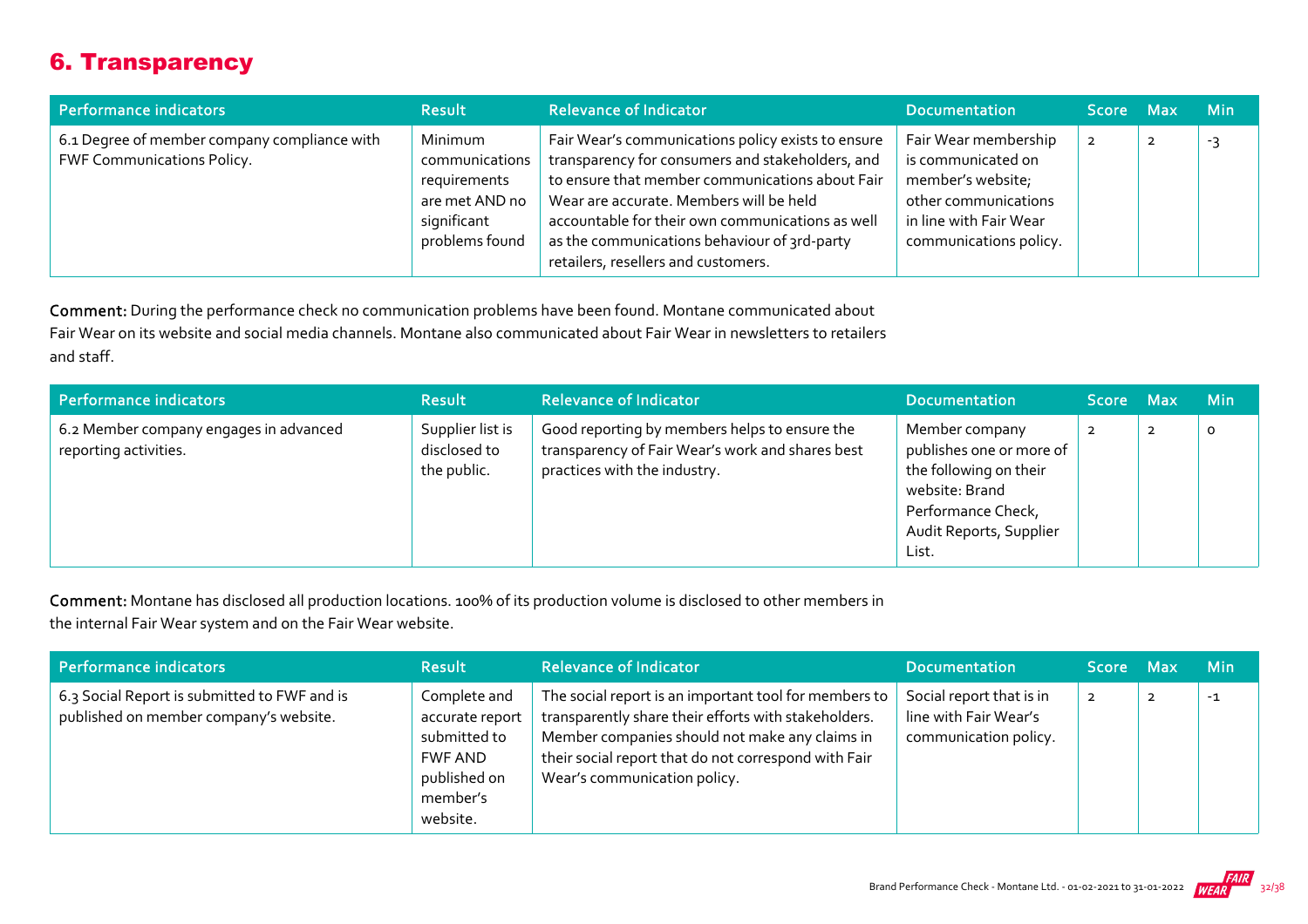## **Transparency**

Possible Points: 6

Earned Points: 6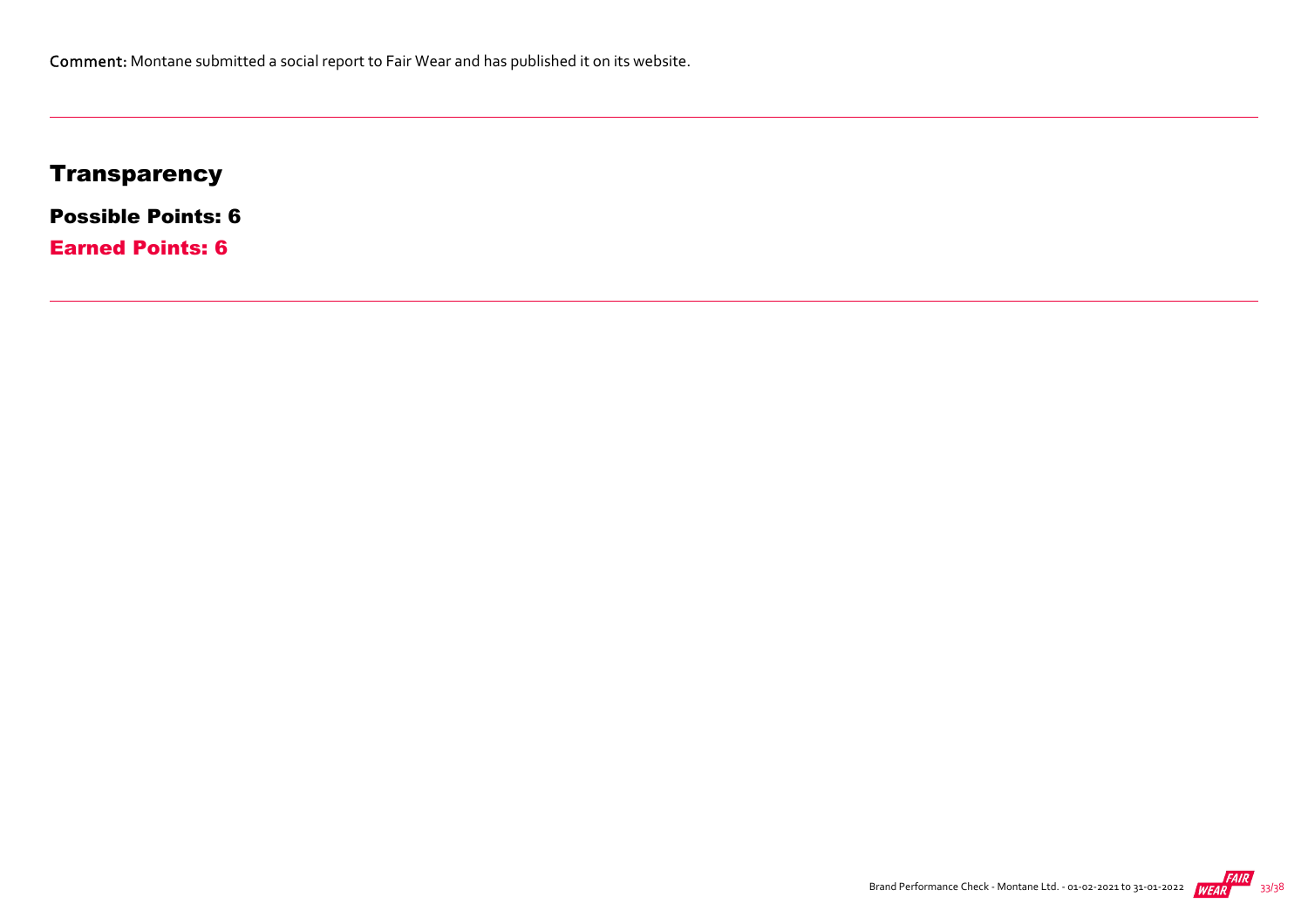## 7. Evaluation

| Performance indicators                                                                                     | <b>Result</b> | <b>Relevance of Indicator</b>                                                                                                         | <b>Documentation</b>                                       | Score Max |   | ⊾ Min\  |
|------------------------------------------------------------------------------------------------------------|---------------|---------------------------------------------------------------------------------------------------------------------------------------|------------------------------------------------------------|-----------|---|---------|
| 7.1 Systemic annual evaluation of FWF membership $\pm$<br>is conducted with involvement of top management. | Yes           | An annual evaluation involving top management<br>ensures that Fair Wear policies are integrated into<br>the structure of the company. | Meeting minutes, verbal<br>reporting, Powerpoints,<br>etc. |           | ∠ | $\circ$ |

Comment: Montane has evaluated Fair Wear membership when its new CEO joined last year, and plans to do so again after the performance check.

| <b>Performance indicators</b>                                                                                                    | <b>Result</b> | <b>Relevance of Indicator</b>                                                                                                                                                                                                               | <b>Documentation</b>                                                                                                                          | <b>Score</b> | - Max | <b>Min</b> |
|----------------------------------------------------------------------------------------------------------------------------------|---------------|---------------------------------------------------------------------------------------------------------------------------------------------------------------------------------------------------------------------------------------------|-----------------------------------------------------------------------------------------------------------------------------------------------|--------------|-------|------------|
| 7.2 Level of action/progress made on required<br>changes from previous Brand Performance Check<br>implemented by member company. | о%            | In each Brand Performance Check report, Fair Wear<br>may include requirements for changes to<br>management practices. Progress on achieving these<br>requirements is an important part of Fair Wear<br>membership and its process approach. | Member company<br>should show<br>documentation related<br>to the specific<br>requirements made in<br>the previous Brand<br>Performance Check. | $-2$         |       | $-2$       |

Comment: Three requirements were included last year:

Indicator 1.8; Montane needs to demonstrate an understanding of the link between buying prices and wage levels, to ensure

their pricing allows for the payment of the legal minimum wage.

Indicator 1.9; Montane needs to follow up on the financial request from the Myanmar supplier to support with legal minimum wage payment.

Indicator 3.3; the member should enroll factories in training.

Since training possibilities were limited last year the last requirement is not taken into account. Montane has not taken sufficient steps to implement the other requirements. However, Montane has shown that with regard to payment of wages during lockdowns, it has taken appropriate steps to identify risks of non‐payment of legal minimum wage.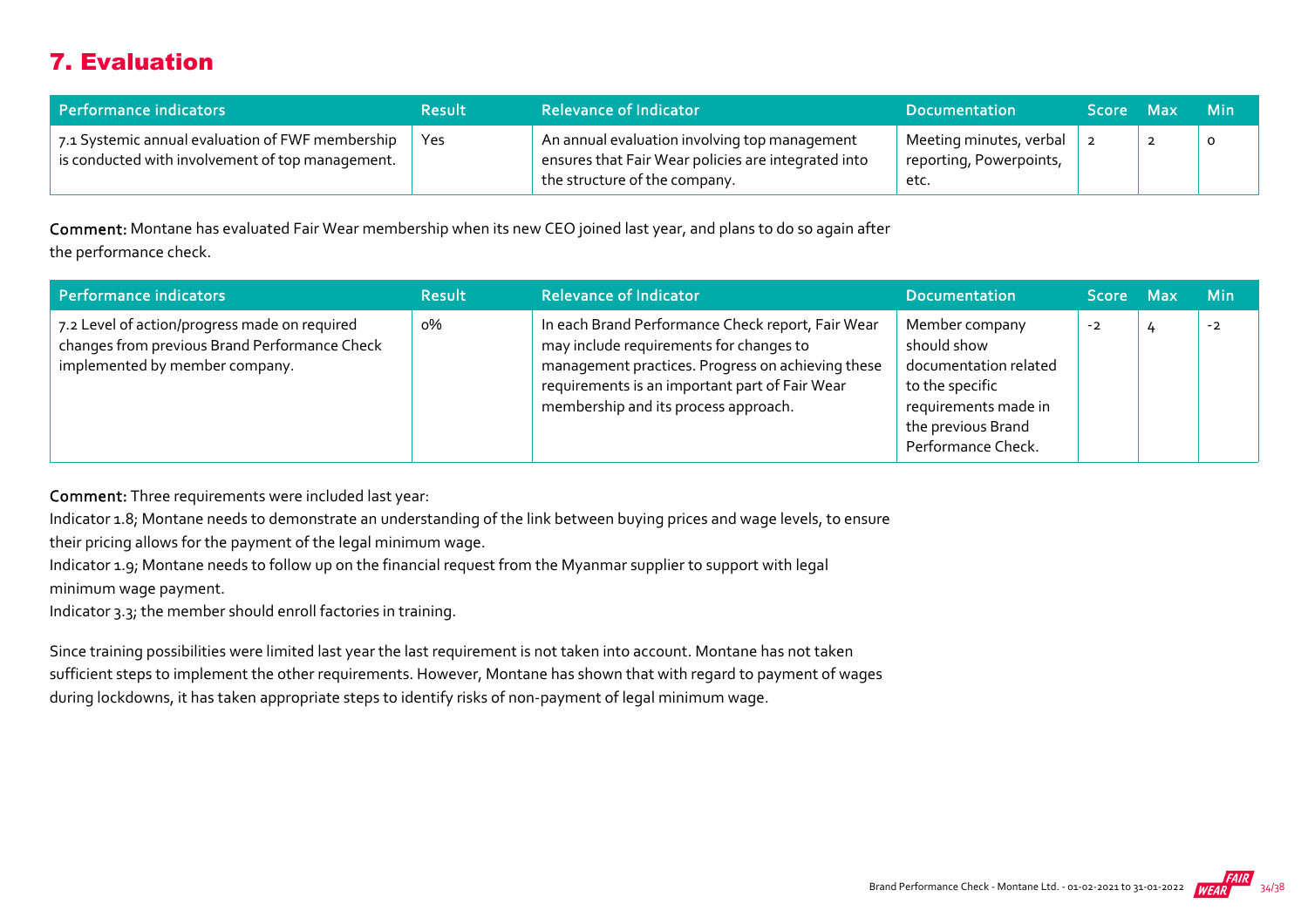## Evaluation

Possible Points: 6

Earned Points: 0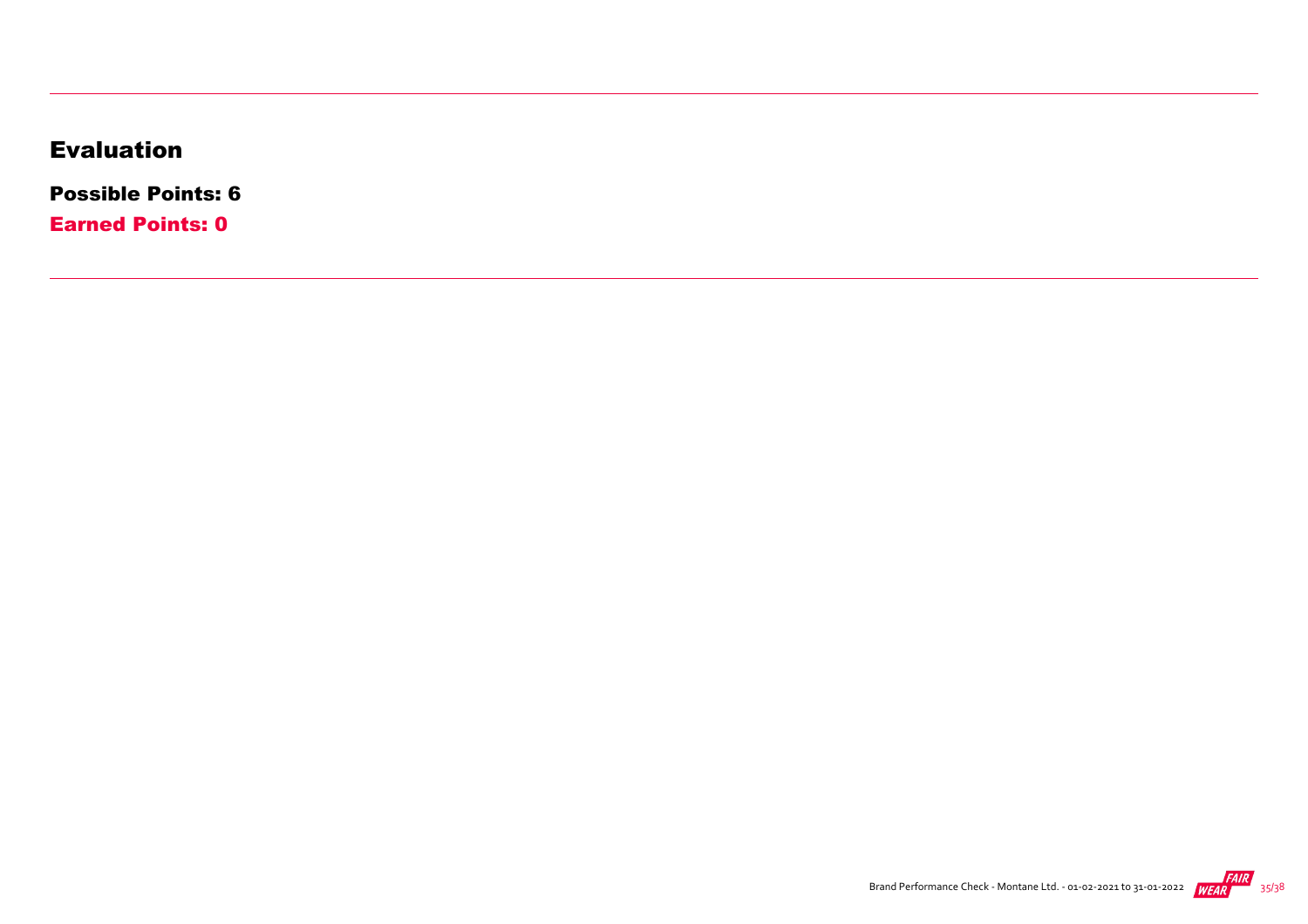## Recommendations to Fair Wear

Montane recommends Fair Wear to provide a one‐pager or regularly updated spreadsheet with the main risks for each production country, instead of a lengthy country study. Fair Wear could have facilitated a shared session on the new Accord to clarify doubts among members. In case of a lockdown, Montane would like Fair Wear to publish information about how factories can apply for governmental funding, instead of only sharing it in webinars. or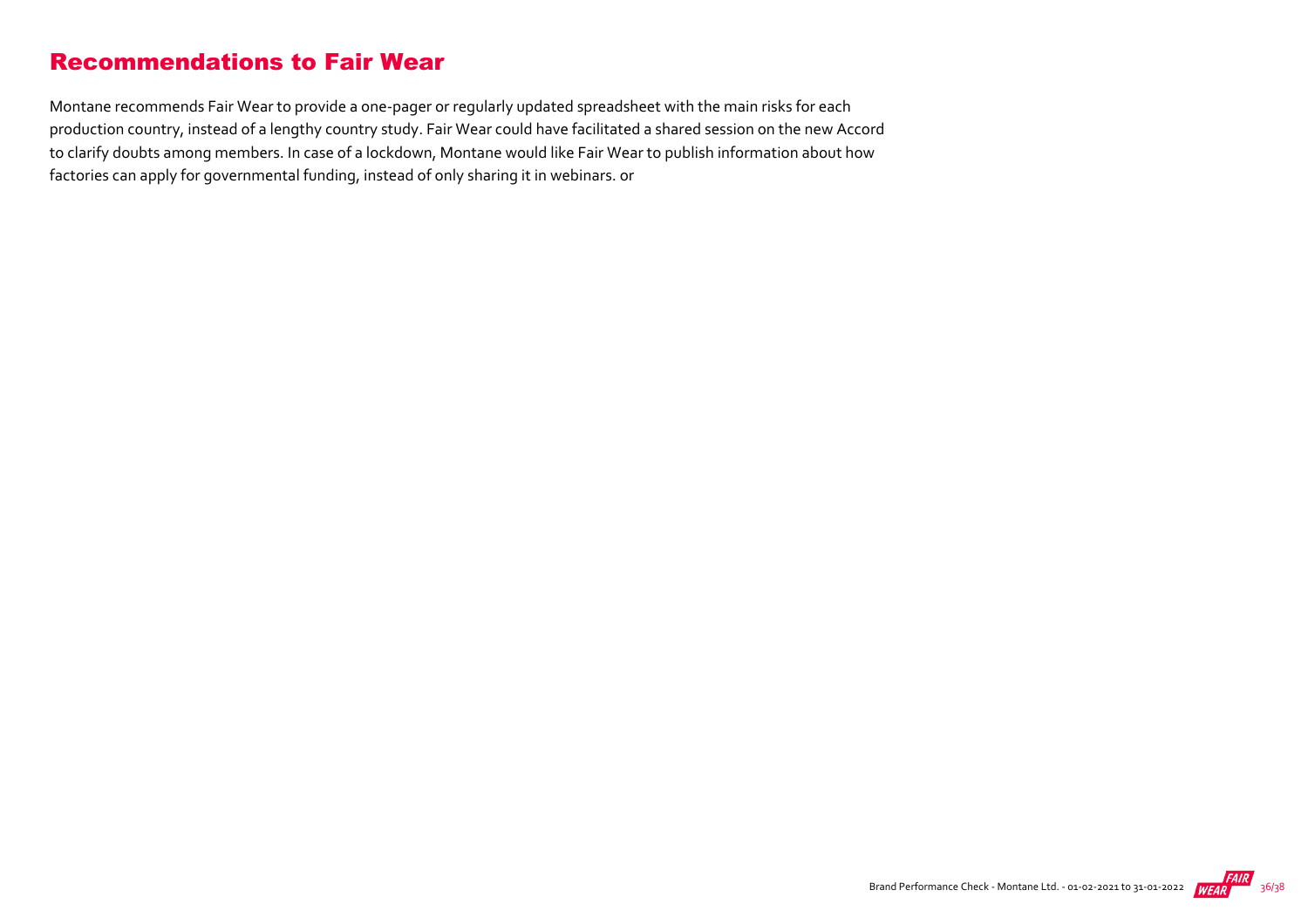## Scoring Overview

| Category                              | Earned   | Possible |
|---------------------------------------|----------|----------|
| <b>Purchasing Practices</b>           | 18       | 52       |
| Monitoring and Remediation            | 12       | 21       |
| <b>Complaints Handling</b>            |          | 11       |
| <b>Training and Capacity Building</b> |          |          |
| <b>Information Management</b>         |          |          |
| Transparency                          | h        | b        |
| Evaluation                            | $\Omega$ | ь        |
| Totals:                               | 53       | 108      |

Benchmarking Score (earned points divided by possible points)

49

|      | Performance Benchmarking Category |  |
|------|-----------------------------------|--|
| Good |                                   |  |